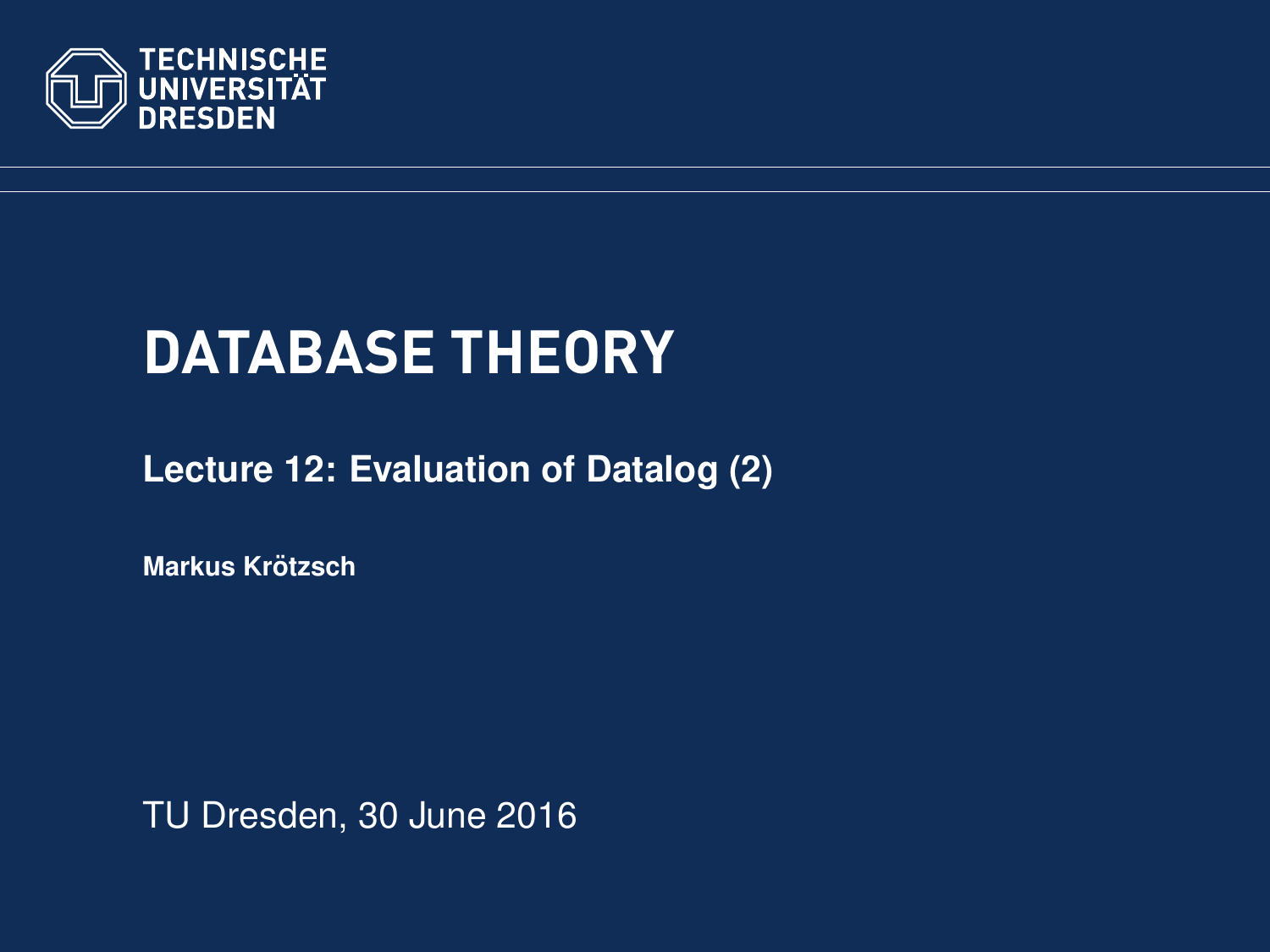#### Overview

- 1. Introduction | Relational data model
- 2. First-order queries
- 3. Complexity of query answering
- 4. Complexity of FO query answering
- 5. Conjunctive queries
- 6. Tree-like conjunctive queries
- 7. Query optimisation
- 8. Conjunctive Query Optimisation / First-Order Expressiveness
- 9. First-Order Expressiveness / Introduction to Datalog
- 10. Expressive Power and Complexity of Datalog
- 11. Optimisation and Evaluation of Datalog
- 12. Evaluation of Datalog (2)
- 13. Graph Databases and Path Queries
- 14. Outlook: database theory in practice

#### See course homepage  $[\Rightarrow]$  link] for more information and materials

Markus Krötzsch, 30 June 2016 **[Database Theory](#page-0-0)** Charles Controlled 2 of 43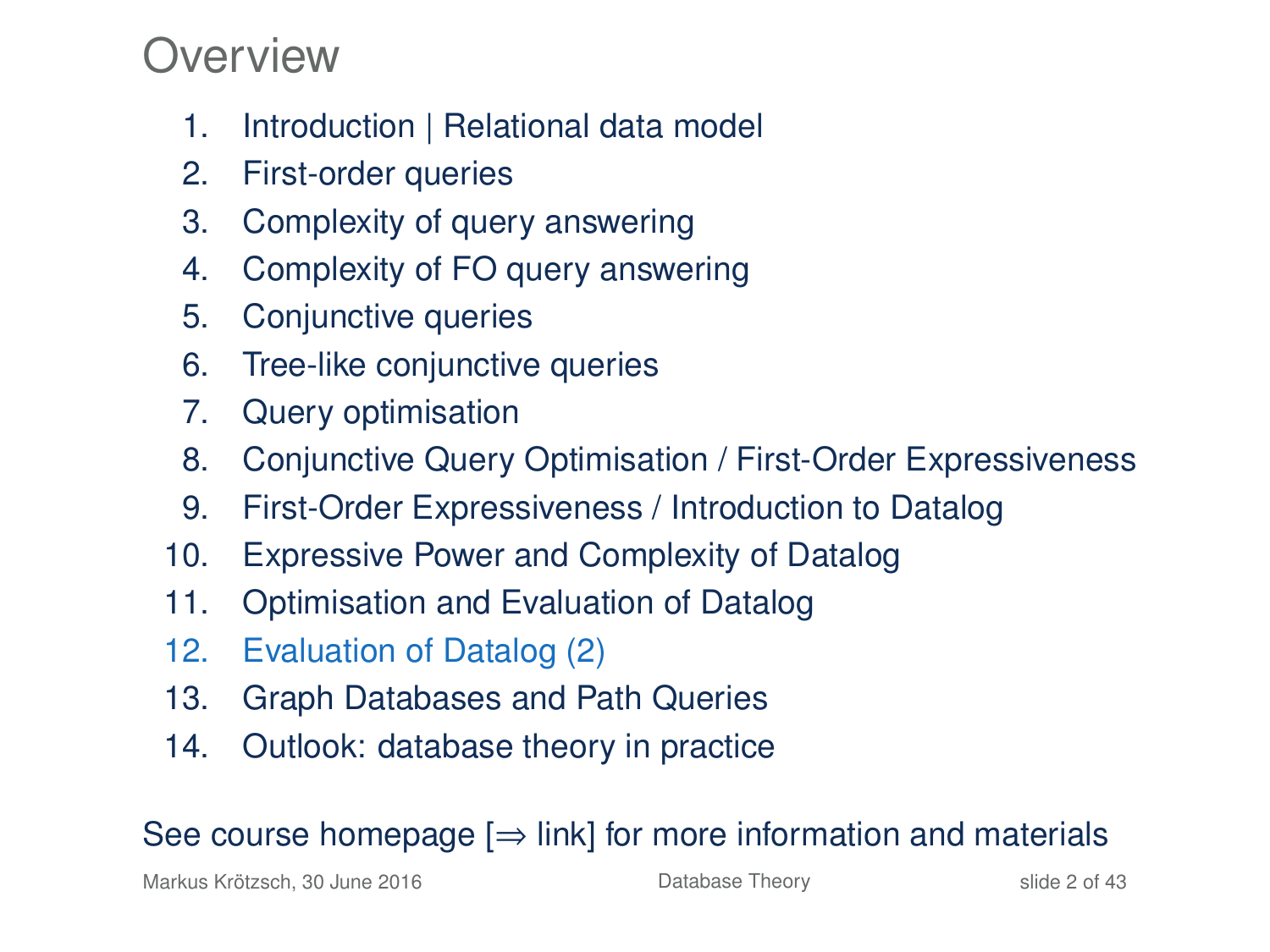# Review: Datalog Evaluation

#### A rule-based recursive query language

```
father(alice, bob)
  mother(alice, carla)
           Parent(x, y) \leftarrow father(x, y)Parent(x, y) \leftarrow mother(x, y)SameGeneration(x, x)
SameGeneration(x, y) ← Parent(x, v) ∧ Parent(y, w) ∧ SameGeneration(v, w)
```
#### Perfect static optimisation for Datalog is undecidable

Datalog queries can be evaluated bottom-up or top-down

Simplest practical bottom-up technique: semi-naive evaluation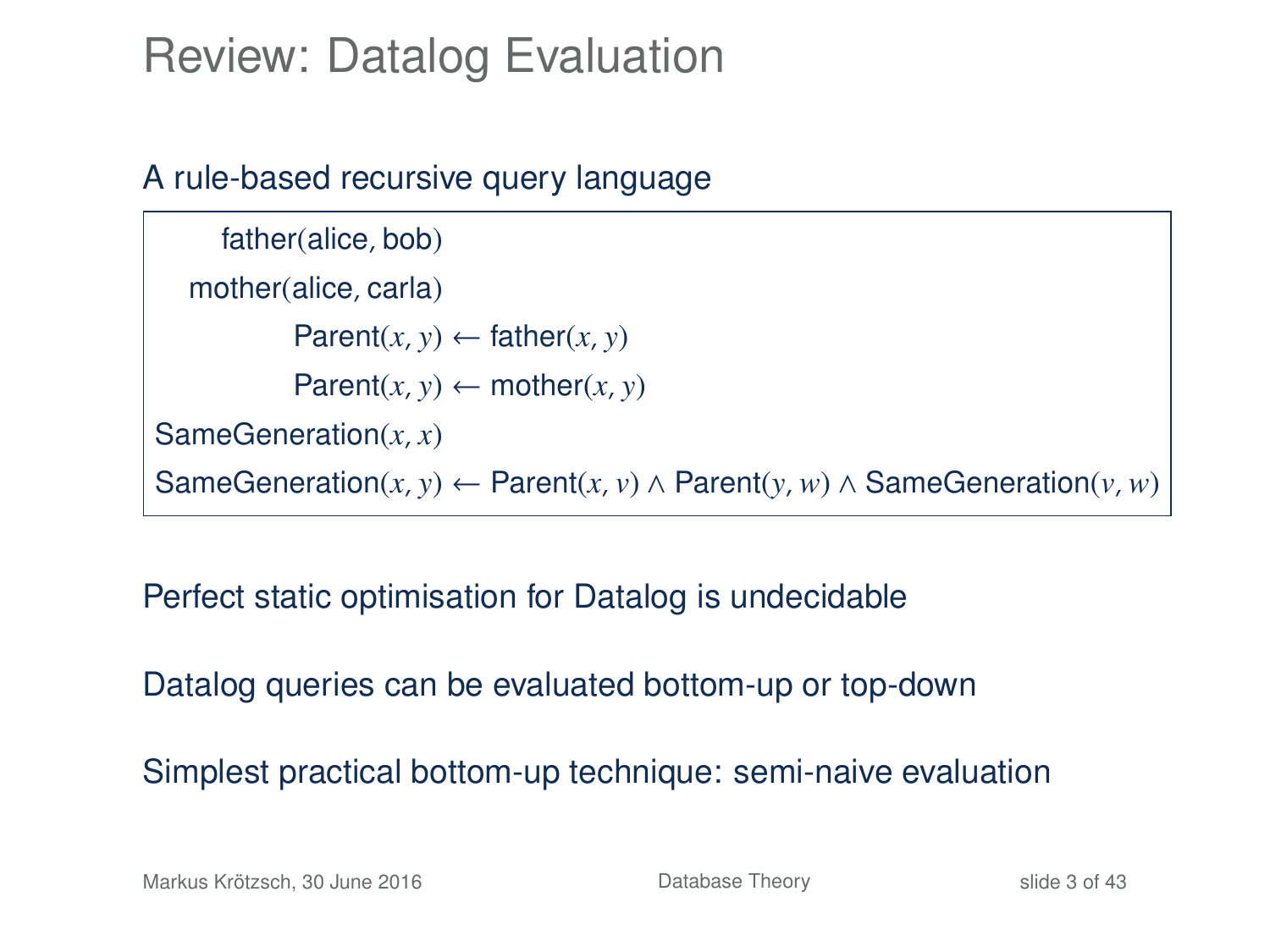### Semi-Naive Evaluation: Example

\n- $$
e(1, 2) \quad e(2, 3) \quad e(3, 4) \quad e(4, 5)
$$
\n- $(R1) \quad T(x, y) \leftarrow e(x, y)$
\n- $(R2.1) \quad T(x, z) \leftarrow \Delta^i_T(x, y) \wedge T^i(y, z)$
\n- $(R2.2') \quad T(x, z) \leftarrow T^{i-1}(x, y) \wedge \Delta^i_T(y, z)$
\n

How many body matches do we need to iterate over?

$$
T_p^0 = \emptyset
$$
 initialisation  
\n
$$
T_p^1 = \{T(1, 2), T(2, 3), T(3, 4), T(4, 5)\} \quad 4 \times (R1)
$$
  
\n
$$
T_p^2 = T_p^1 \cup \{T(1, 3), T(2, 4), T(3, 5)\} \quad 3 \times (R2.1)
$$
  
\n
$$
T_p^3 = T_p^2 \cup \{T(1, 4), T(2, 5), T(1, 5)\} \quad 3 \times (R2.1), 2 \times (R2.2')
$$
  
\n
$$
T_p^4 = T_p^3 = T_p^{\infty} \quad 1 \times (R2.1), 1 \times (R2.2')
$$

In total, we considered 14 matches to derive 11 facts

Markus Krötzsch, 30 June 2016 **[Database Theory](#page-0-0)** Database Theory slide 4 of 43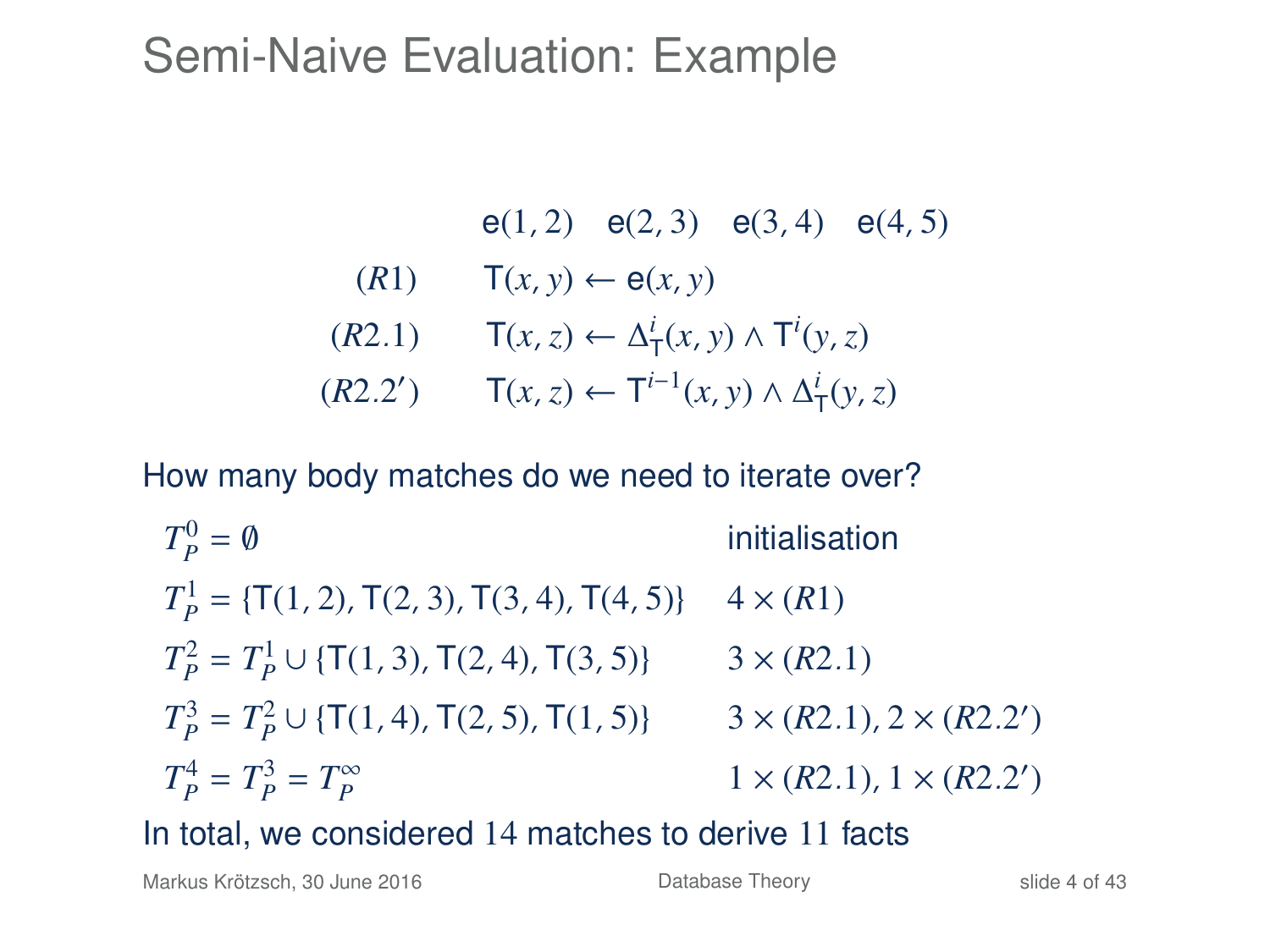# Semi-Naive Evaluation: Full Definition

In general, a rule of the form

 $H(\vec{x}) \leftarrow e_1(\vec{y}_1) \wedge \ldots \wedge e_n(\vec{y}_n) \wedge l_1(\vec{z}_1) \wedge l_2(\vec{z}_2) \wedge \ldots \wedge l_m(\vec{z}_m)$ 

is transformed into *m* rules

$$
\begin{aligned}\n\mathsf{H}(\vec{x}) &\leftarrow \mathsf{e}_1(\vec{y}_1) \land \ldots \land \mathsf{e}_n(\vec{y}_n) \land \Delta_{l_1}^i(\vec{z}_1) \land \mathsf{l}_2^i(\vec{z}_2) \land \ldots \land \mathsf{l}_m^i(\vec{z}_m) \\
\mathsf{H}(\vec{x}) &\leftarrow \mathsf{e}_1(\vec{y}_1) \land \ldots \land \mathsf{e}_n(\vec{y}_n) \land \mathsf{l}_1^{i-1}(\vec{z}_1) \land \Delta_{l_2}^i(\vec{z}_2) \land \ldots \land \mathsf{l}_m^i(\vec{z}_m)\n\end{aligned}
$$

 $H(\vec{x}) \leftarrow e_1(\vec{y}_1) \wedge \ldots \wedge e_n(\vec{y}_n) \wedge I_1^{i-1}(\vec{z}_1) \wedge I_2^{i-1}(\vec{z}_2) \wedge \ldots \wedge \Delta I_m^{i}(\vec{z}_m)$ 

Advantages and disadvantages:

- Huge improvement over naive evaluation
- Some redundant computations remain (see example)
- Some overhead for implementation (store level of entailments)

Markus Krötzsch, 30 June 2016 **[Database Theory](#page-0-0)** Database Theory slide 5 of 43

 $\cdots$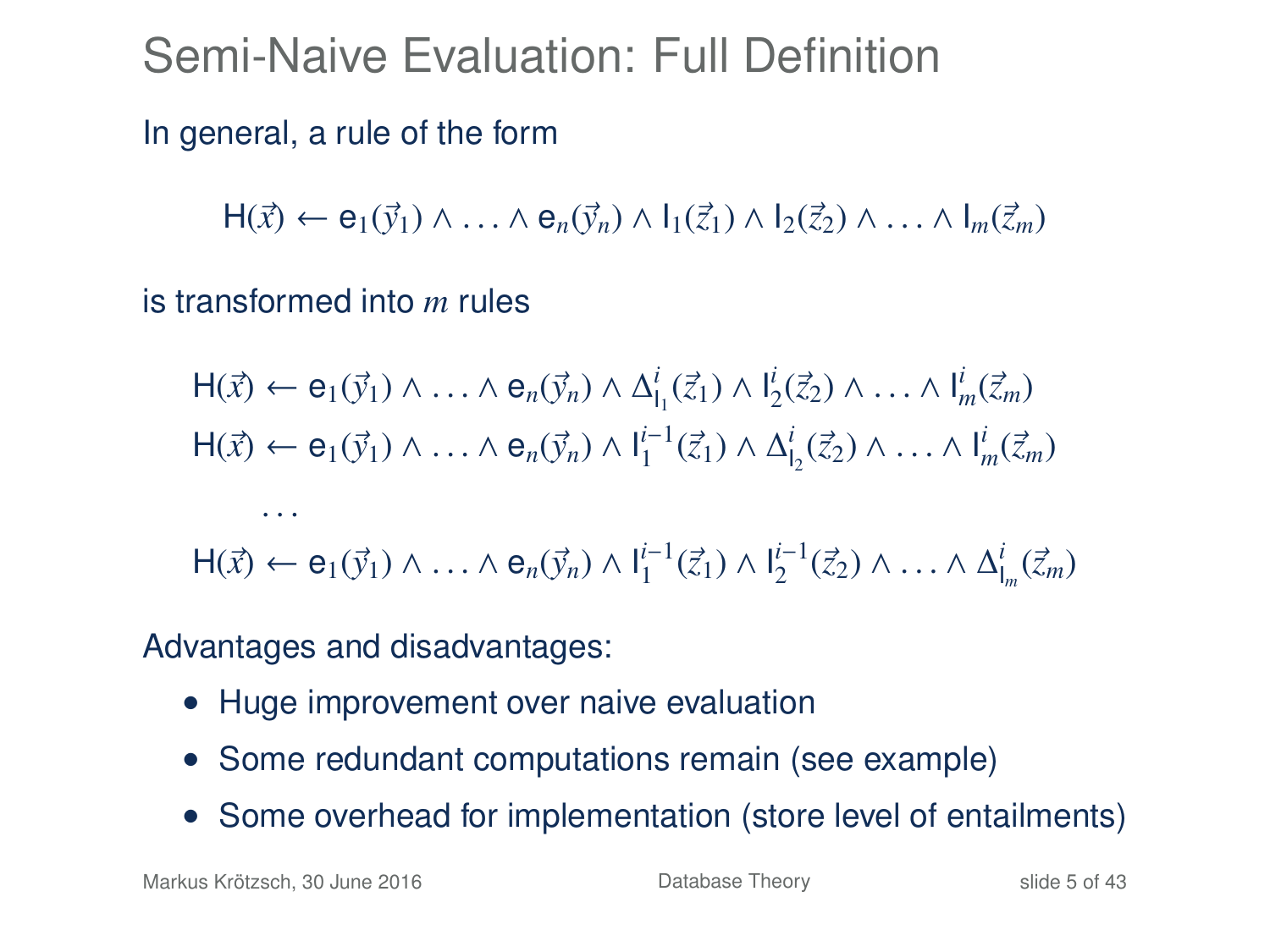# Top-Down Evaluation

Idea: we may not need to compute all derivations to answer a particular query

Example:

e(1, 2) e(2, 3) e(3, 4) e(4, 5)  $(T(x, y) \leftarrow e(x, y)$ (*R*2) T(*x*,*z*) ← T(*x*, *y*) ∧ T(*y*,*z*)  $Query(z) \leftarrow T(2, z)$ 

The answers to Query are the T-successors of 2.

However, bottom-up computation would also produce facts like T(1, 4), which are neither directly nor indirectly relevant for computing the query result.

Markus Krötzsch, 30 June 2016 **[Database Theory](#page-0-0)** Database Theory slide 6 of 43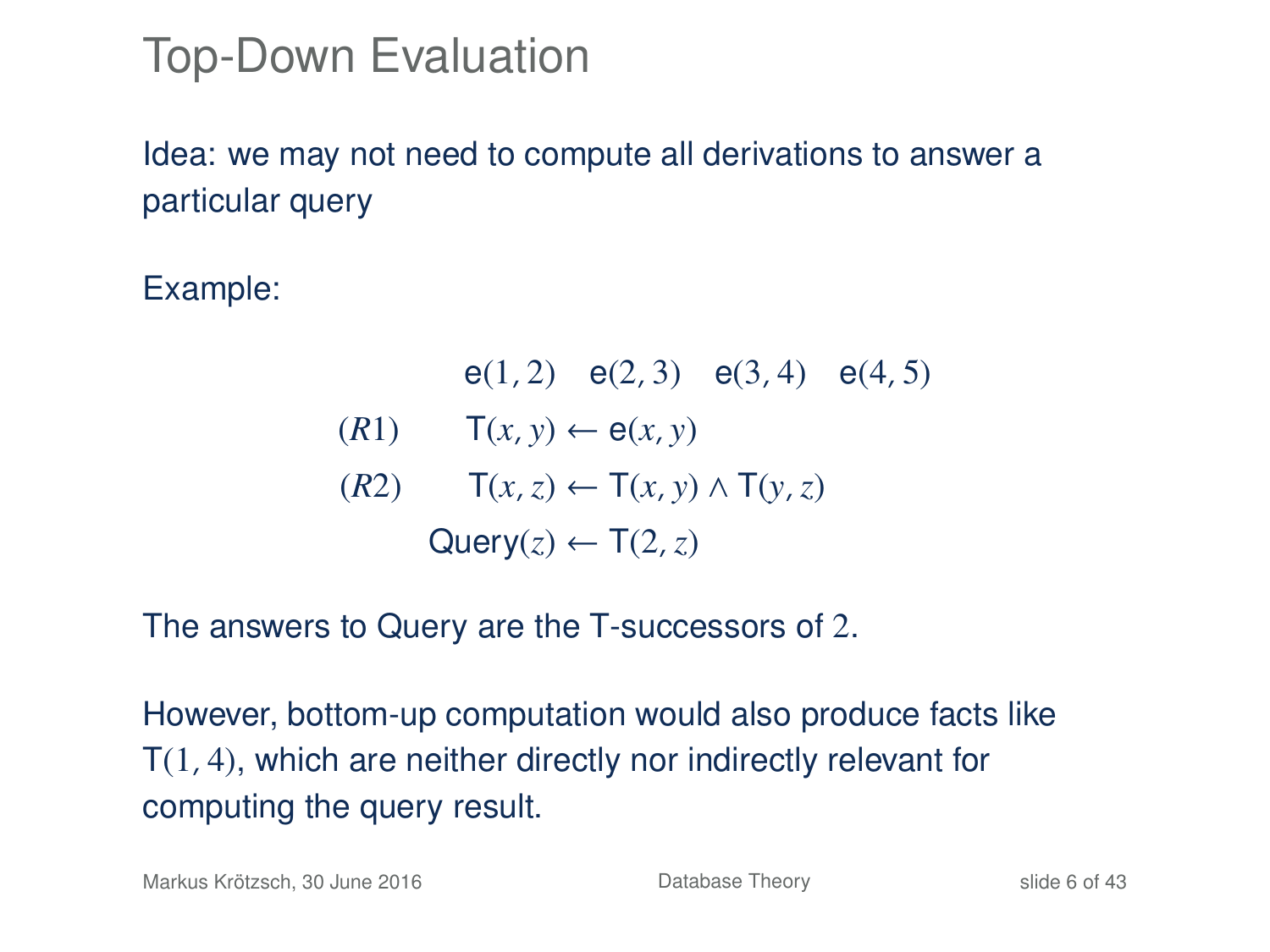For all techniques presented in this lecture, we assume that the given Datalog program is safe.

- This is without loss of generality (as shown in exercise).
- One can avoid this by adding more cases to algorithms.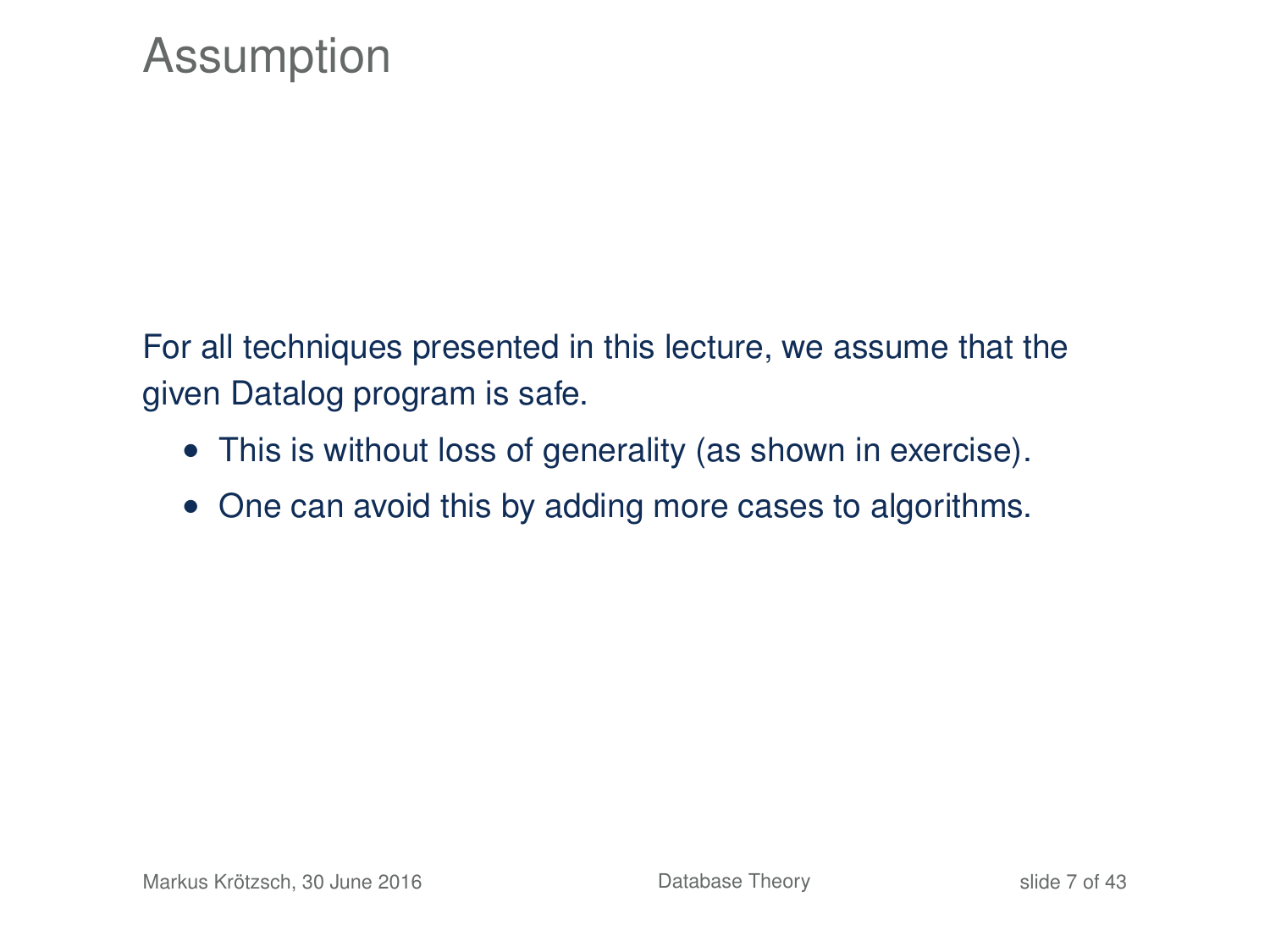# Query-Subquery (QSQ)

QSQ is a technique for organising top-down Datalog query evaluation

#### Main principles:

- Apply backward chaining/resolution: start with query, find rules that can derive query, evaluate body atoms of those rules (subqueries) recursively
- Evaluate intermediate results "set-at-a-time" (using relational algebra on tables)
- Evaluate queries in a "data-driven" way, where operations are applied only to newly computed intermediate results (similar to idea in semi-naive evaluation)
- "Push" variable bindings (constants) from heads (queries) into bodies (subqueries)
- "Pass" variable bindings (constants) "sideways" from one body atom to the next

#### Details can be realised in several ways.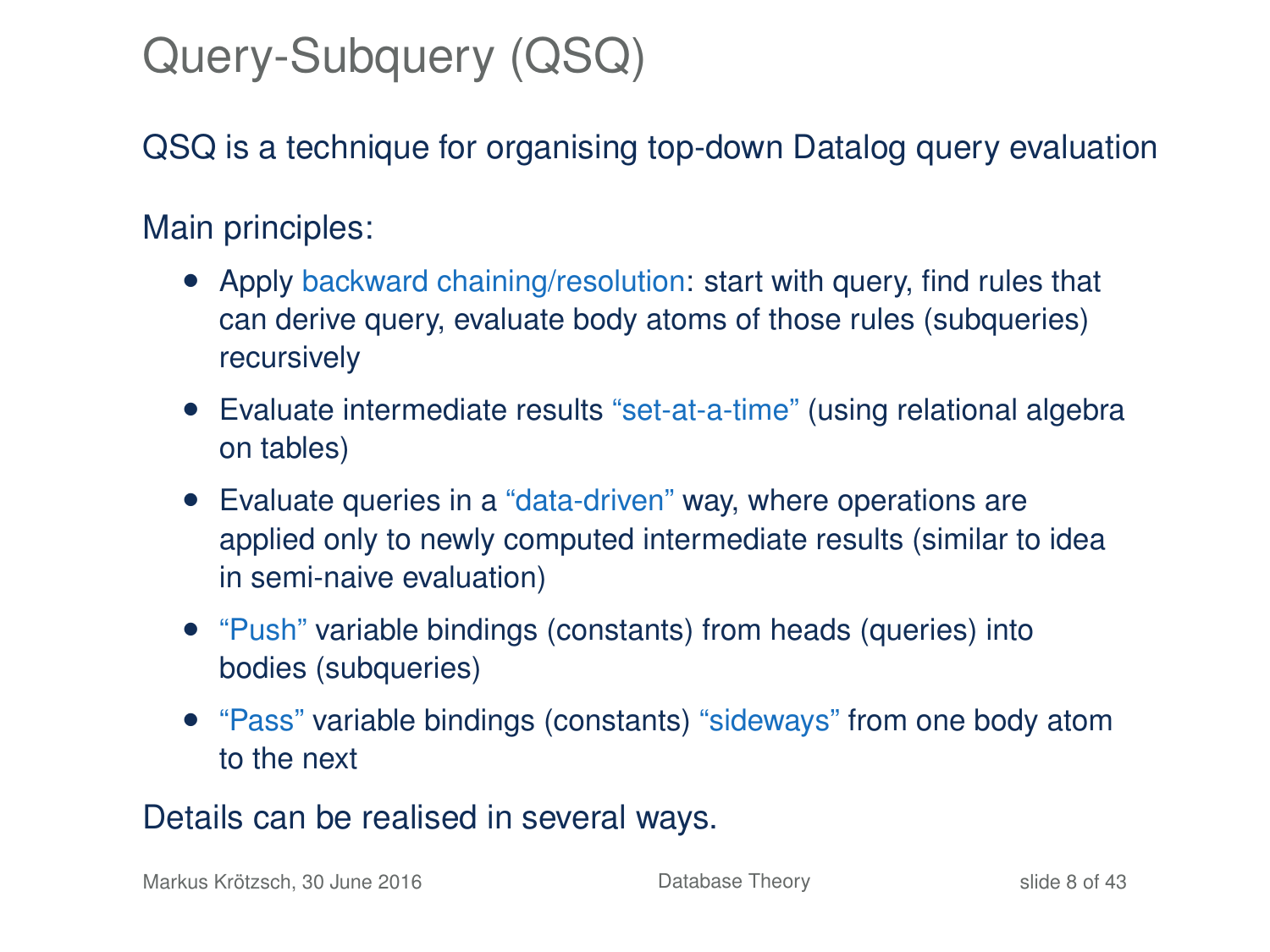#### **Adornments**

To guide evaluation, we distinguish free and bound parameters in a predicate.

Example: if we want to derive atom  $T(2, z)$  from the rule  $T(x, z) \leftarrow T(x, y) \wedge T(y, z)$ , then *x* will be bound to 2, while *z* is free.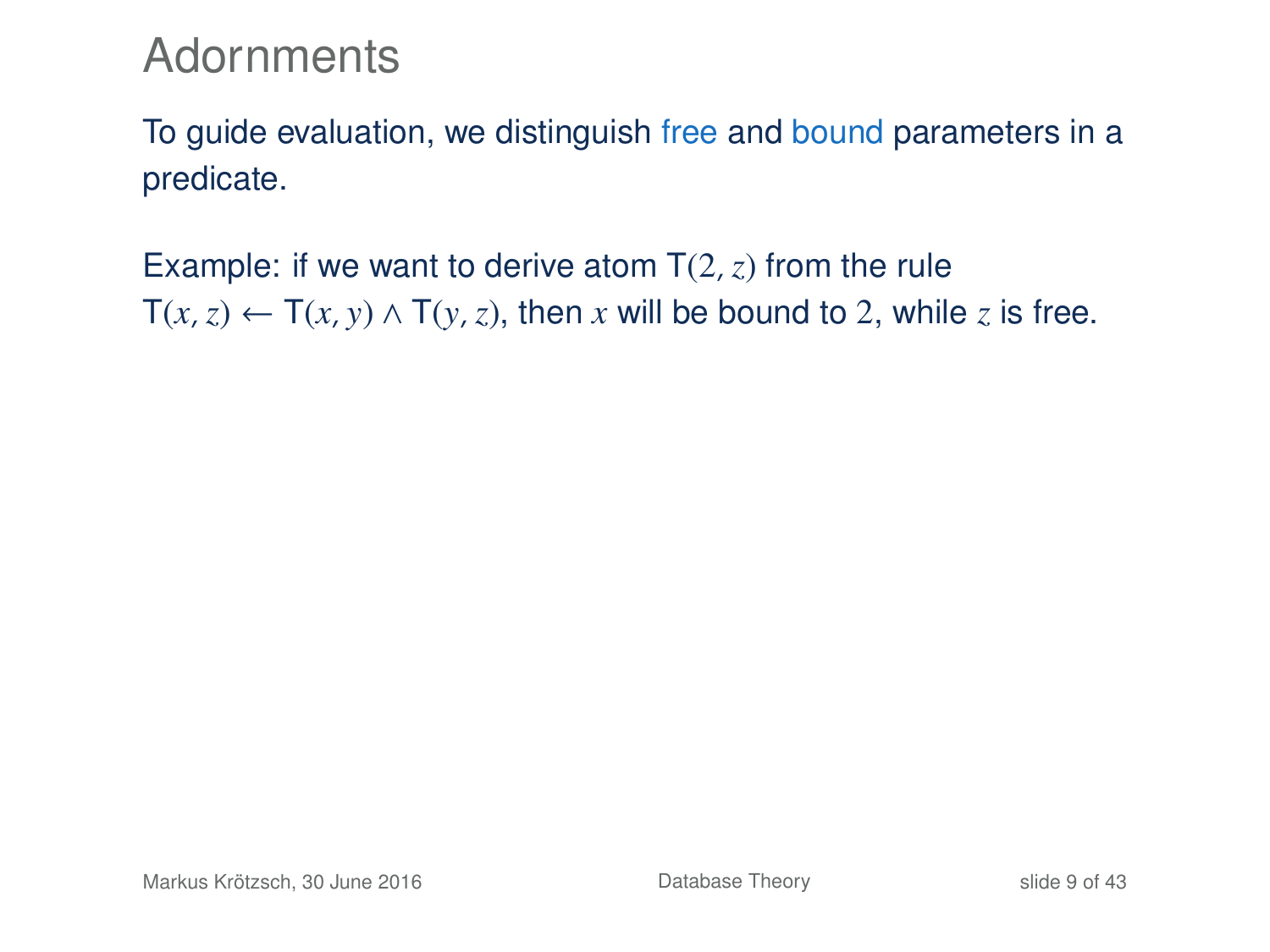#### **Adornments**

To guide evaluation, we distinguish free and bound parameters in a predicate.

Example: if we want to derive atom  $T(2, z)$  from the rule  $T(x, z) \leftarrow T(x, y) \wedge T(y, z)$ , then *x* will be bound to 2, while *z* is free.

We use adornments to note the free/bound parameters in predicates.

Example:

$$
\mathsf{T}^{bf}(x,z) \leftarrow \mathsf{T}^{bf}(x,y) \wedge \mathsf{T}^{bf}(y,z)
$$

- since *x* is bound in the head, it is also bound in the first atom
- any match for the first atom binds *y*, so *y* is bound when evaluating the second atom (in left-to-right evaluation)

Markus Krötzsch, 30 June 2016 **[Database Theory](#page-0-0)** Slide 10 of 43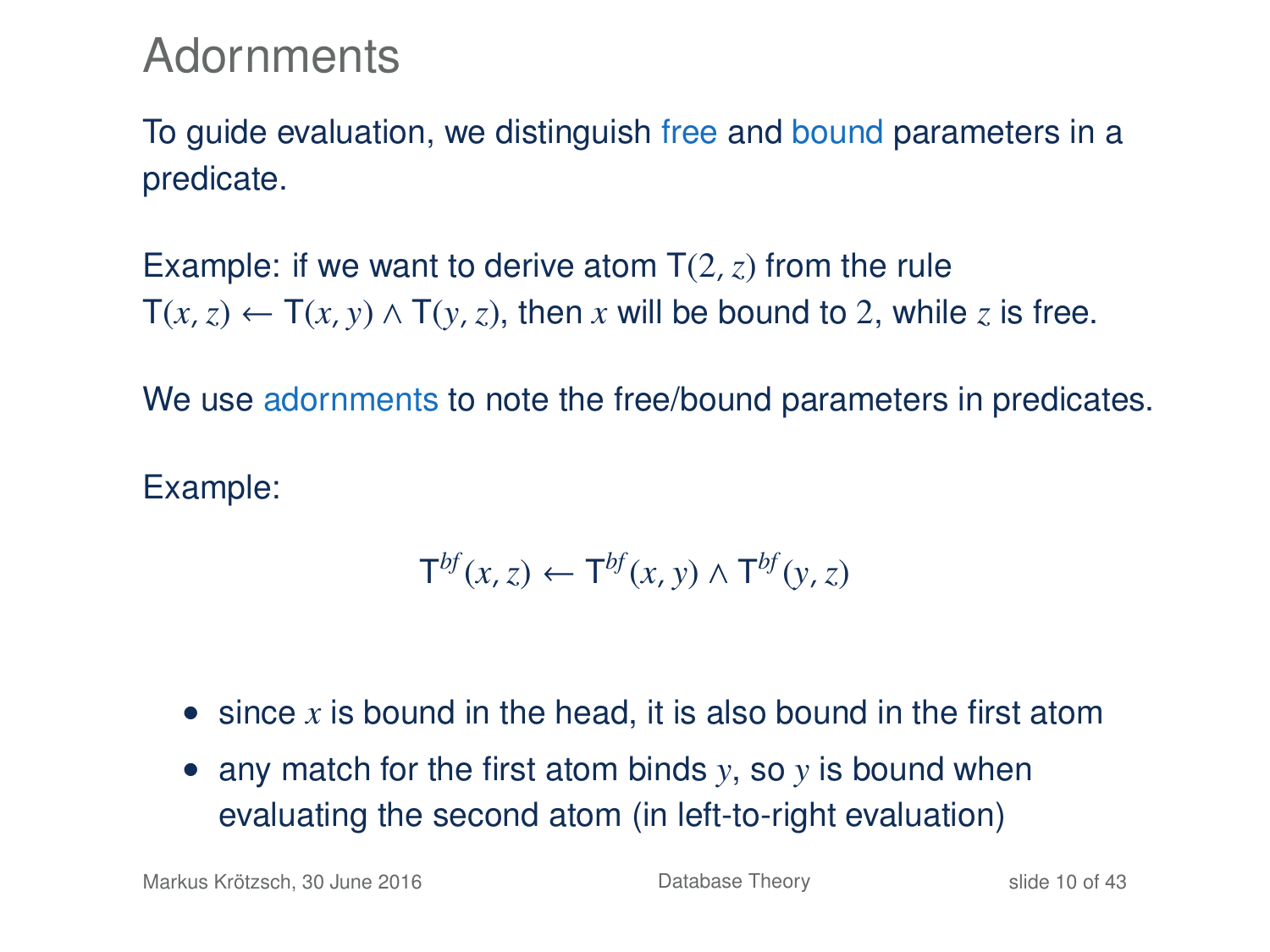#### Adornments: Examples

The adornment of the head of a rule determines the adornments of the body atoms:

$$
\mathsf{R}^{bbb}(x, y, z) \leftarrow \mathsf{R}^{bbf}(x, y, v) \land \mathsf{R}^{bbb}(x, v, z)
$$
  

$$
\mathsf{R}^{fbf}(x, y, z) \leftarrow \mathsf{R}^{bbf}(x, y, v) \land \mathsf{R}^{bbf}(x, v, z)
$$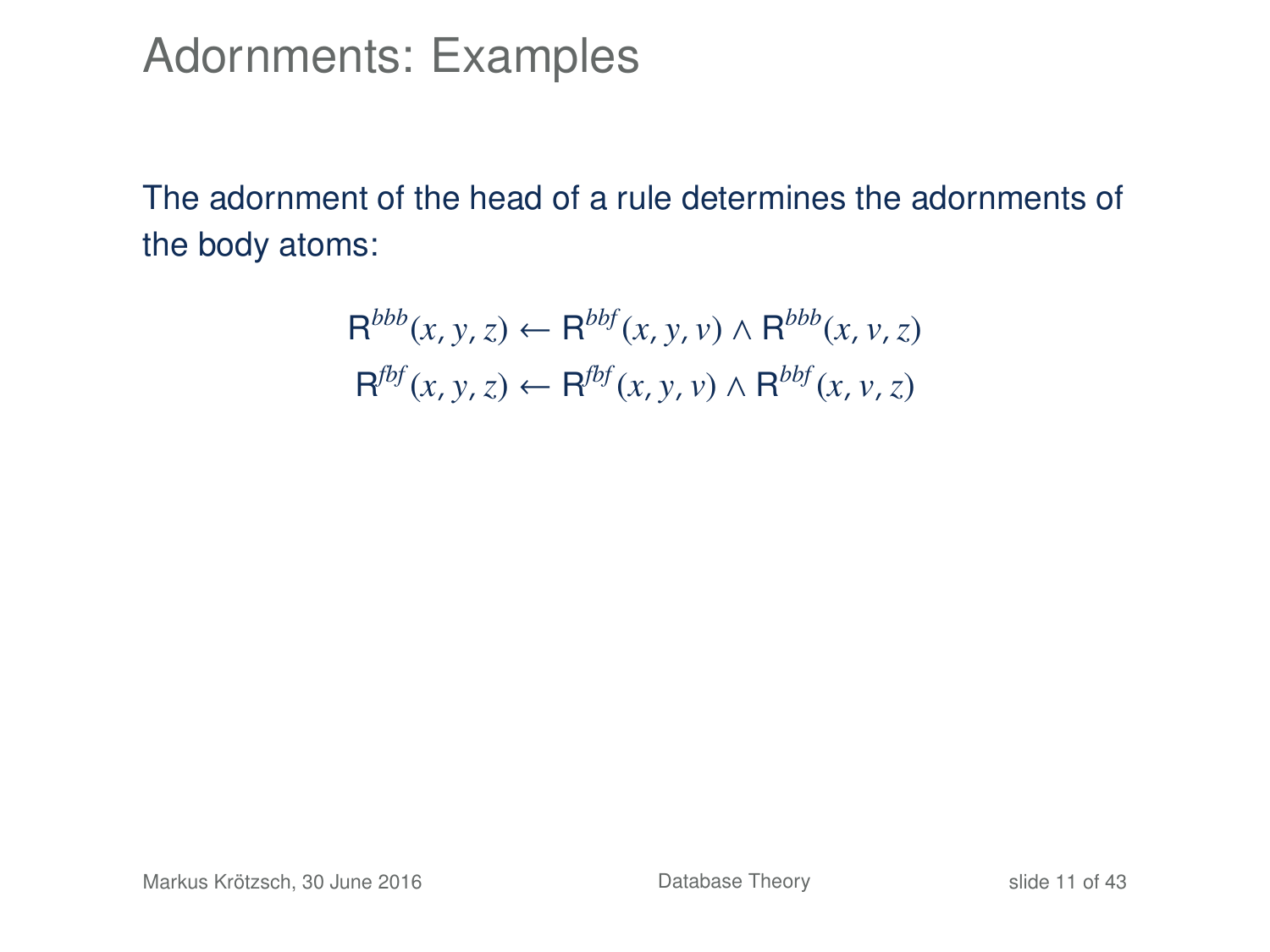Adornments: Examples

The adornment of the head of a rule determines the adornments of the body atoms:

$$
R^{bbb}(x, y, z) \leftarrow R^{bbf}(x, y, v) \land R^{bbb}(x, v, z)
$$
  

$$
R^{fbf}(x, y, z) \leftarrow R^{fbf}(x, y, v) \land R^{bbf}(x, v, z)
$$

The order of body predicates matters affects the adornment:

$$
\begin{aligned} \mathbf{S}^{\text{ff}}(x, y, z) &\leftarrow \mathsf{T}^{\text{ff}}(x, v) \land \mathsf{T}^{\text{ff}}(y, w) \land \mathsf{R}^{\text{bbf}}(v, w, z) \\ \mathbf{S}^{\text{ff}}(x, y, z) &\leftarrow \mathsf{R}^{\text{ff}}(v, w, z) \land \mathsf{T}^{\text{fb}}(x, v) \land \mathsf{T}^{\text{fb}}(y, w) \end{aligned}
$$

 $\rightarrow$  For optimisation, some orders might be better than others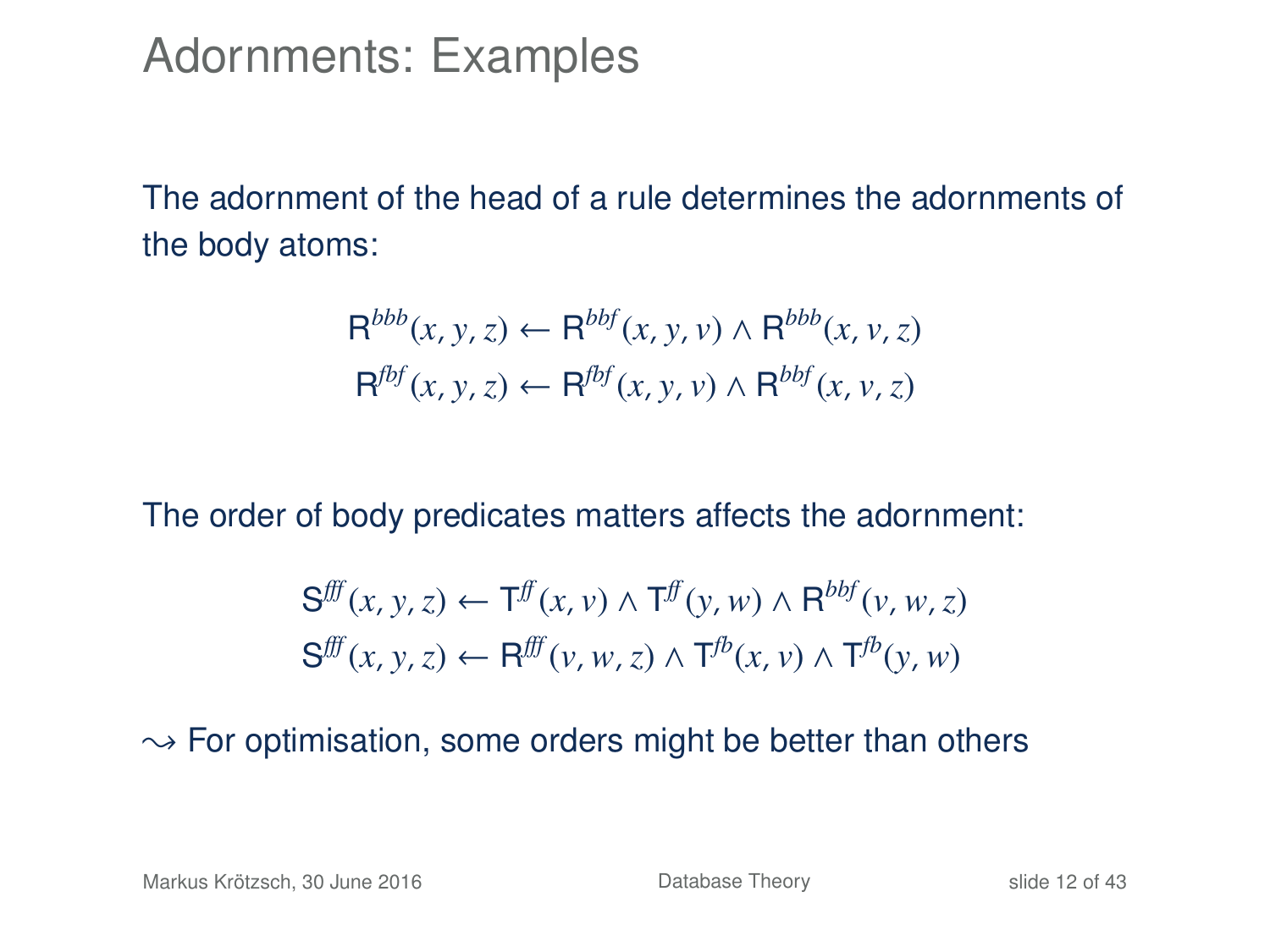# Auxiliary Relations for QSQ

To control evaluation, we store intermediate results in auxiliary relations.

When we "call" a rule with a head where some variables are bound, we need to provide the bindings as input  $\sim$  for adorned relation R<sup>a</sup>, we use an auxiliary relation input $^a_{\mathsf{R}}$  $\rightsquigarrow$  arity of input<sub>R</sub><sup> $\alpha$ </sup> = number of *b* in  $\alpha$ 

The result of calling a rule should be the "completed" input, with values for the unbound variables added  $\sim$  for adorned relation  $\mathsf{R}^{\alpha},$  we use an auxiliary relation output $^{\alpha}_{\mathsf{R}}$  $\sim$  arity of output $_{\mathsf{R}}^{\alpha}$  = arity of R (= length of  $\alpha$ )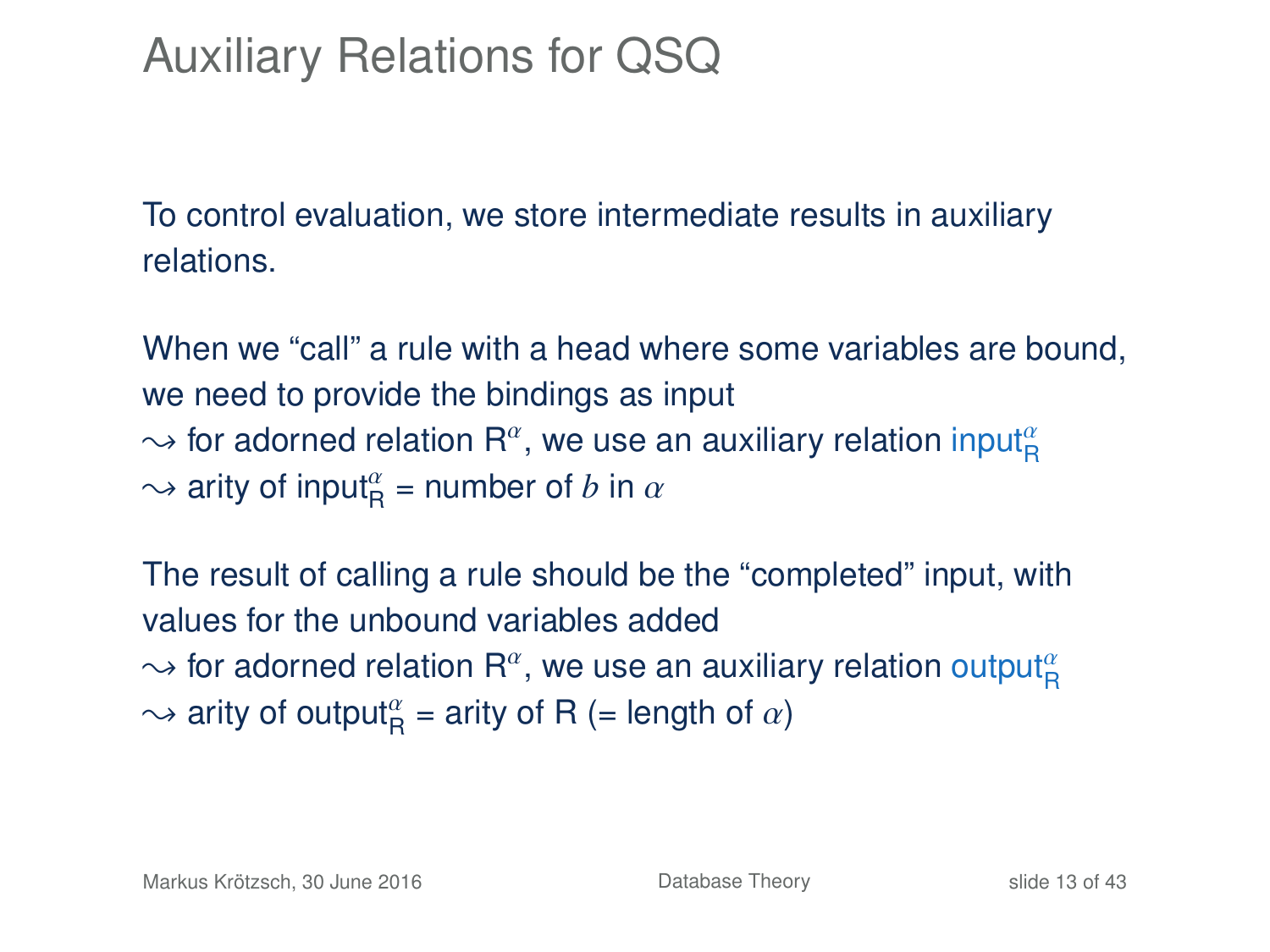# Auxiliary Relations for QSQ (2)

When evaluating body atoms from left to right, we use supplementary relations sup*<sup>i</sup>*

 $\rightarrow$  bindings required to evaluate rest of rule after the *i*th body atom

 $\sim$  the first set of bindings  $\mathsf{sup}_0$  comes from input $^{\alpha}_{\mathsf{R}}$ 

 $\sim$  the last set of bindings sup<sub>n</sub> go to output $^{\alpha}_{\rm R}$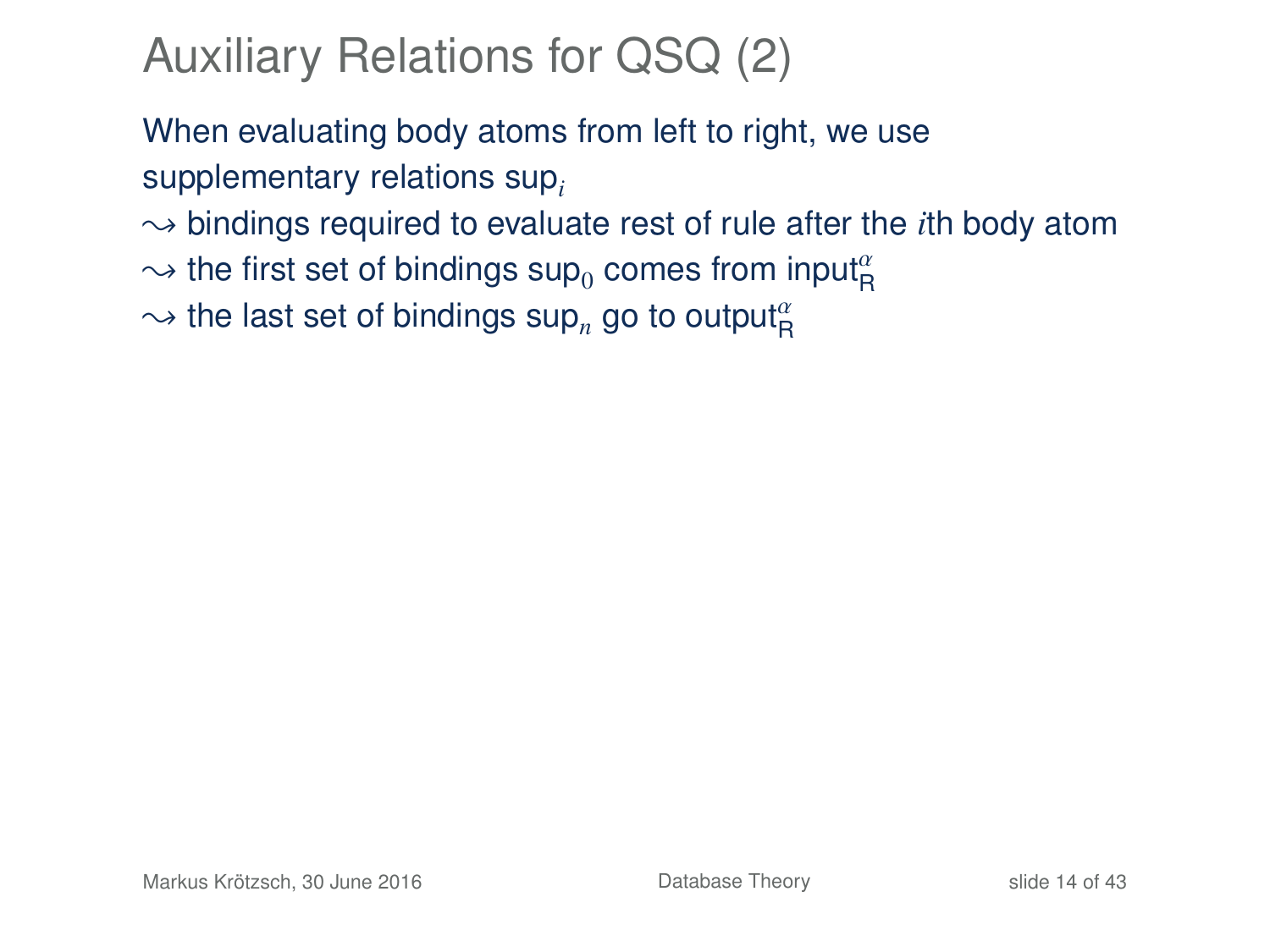# Auxiliary Relations for QSQ (2)

When evaluating body atoms from left to right, we use supplementary relations sup*<sup>i</sup>*

 $\rightarrow$  bindings required to evaluate rest of rule after the *i*th body atom

- $\sim$  the first set of bindings  $\mathsf{sup}_0$  comes from input $^{\alpha}_{\mathsf{R}}$
- $\sim$  the last set of bindings sup<sub>n</sub> go to output $^{\alpha}_{\rm R}$

Example:

$$
T^{bf}(x, z) \leftarrow T^{bf}(x, y) \land T^{bf}(y, z)
$$
  
\n
$$
\uparrow \qquad \qquad \uparrow \qquad \qquad \uparrow \qquad \qquad \uparrow
$$
  
\n
$$
\uparrow \qquad \qquad \uparrow \qquad \qquad \uparrow \qquad \qquad \qquad \uparrow
$$
  
\n
$$
\uparrow \qquad \qquad \downarrow \qquad \qquad \uparrow \qquad \qquad \qquad \downarrow
$$
  
\n
$$
\uparrow \qquad \qquad \downarrow \qquad \qquad \uparrow \qquad \qquad \downarrow
$$
  
\n
$$
\uparrow \qquad \qquad \downarrow \qquad \qquad \downarrow
$$
  
\n
$$
\uparrow \qquad \qquad \downarrow \qquad \qquad \downarrow
$$
  
\n
$$
\uparrow \qquad \qquad \downarrow \qquad \qquad \downarrow
$$
  
\n
$$
\uparrow \qquad \qquad \downarrow \qquad \qquad \downarrow
$$
  
\n
$$
\uparrow \qquad \qquad \downarrow \qquad \qquad \downarrow
$$
  
\n
$$
\downarrow \qquad \qquad \downarrow \qquad \qquad \downarrow
$$
  
\n
$$
\downarrow \qquad \qquad \downarrow \qquad \qquad \downarrow
$$
  
\n
$$
\downarrow \qquad \qquad \downarrow \qquad \qquad \downarrow
$$
  
\n
$$
\downarrow \qquad \qquad \downarrow \qquad \qquad \downarrow
$$
  
\n
$$
\downarrow \qquad \qquad \downarrow \qquad \qquad \downarrow
$$
  
\n
$$
\downarrow \qquad \qquad \downarrow \qquad \qquad \downarrow
$$
  
\n
$$
\downarrow \qquad \qquad \downarrow \qquad \qquad \downarrow
$$
  
\n
$$
\downarrow \qquad \qquad \downarrow \qquad \qquad \downarrow
$$
  
\n
$$
\downarrow \qquad \qquad \downarrow \qquad \qquad \downarrow
$$
  
\n
$$
\downarrow \qquad \qquad \downarrow \qquad \qquad \downarrow
$$
  
\n
$$
\downarrow \qquad \qquad \downarrow \qquad \qquad \downarrow
$$
  
\n
$$
\downarrow \qquad \qquad \downarrow \qquad \qquad \downarrow
$$

- $\sup_{0}[x]$  is copied from input<sup>hf</sup><sub>T</sub> $[x]$  (with some exceptions, see exercise)
- sup<sub>1</sub>[*x*, *y*] is obtained by joining tables sup<sub>0</sub>[*x*] and output<sup>*bf*</sup><sub>1</sub>[*x*, *y*]
- sup<sub>2</sub>[*x*,*z*] is obtained by joining tables sup<sub>1</sub>[*x*, *y*] and output<sup>*bf*</sup></sup>[*y*,*z*]
- output<sup>*bf*</sup><sub> $[T, z]$  is copied from sup<sub>2</sub>[ $x, z$ ]</sub>

(we use "named" notation like [*x*, *y*] to suggest what to join on; the relations are the same)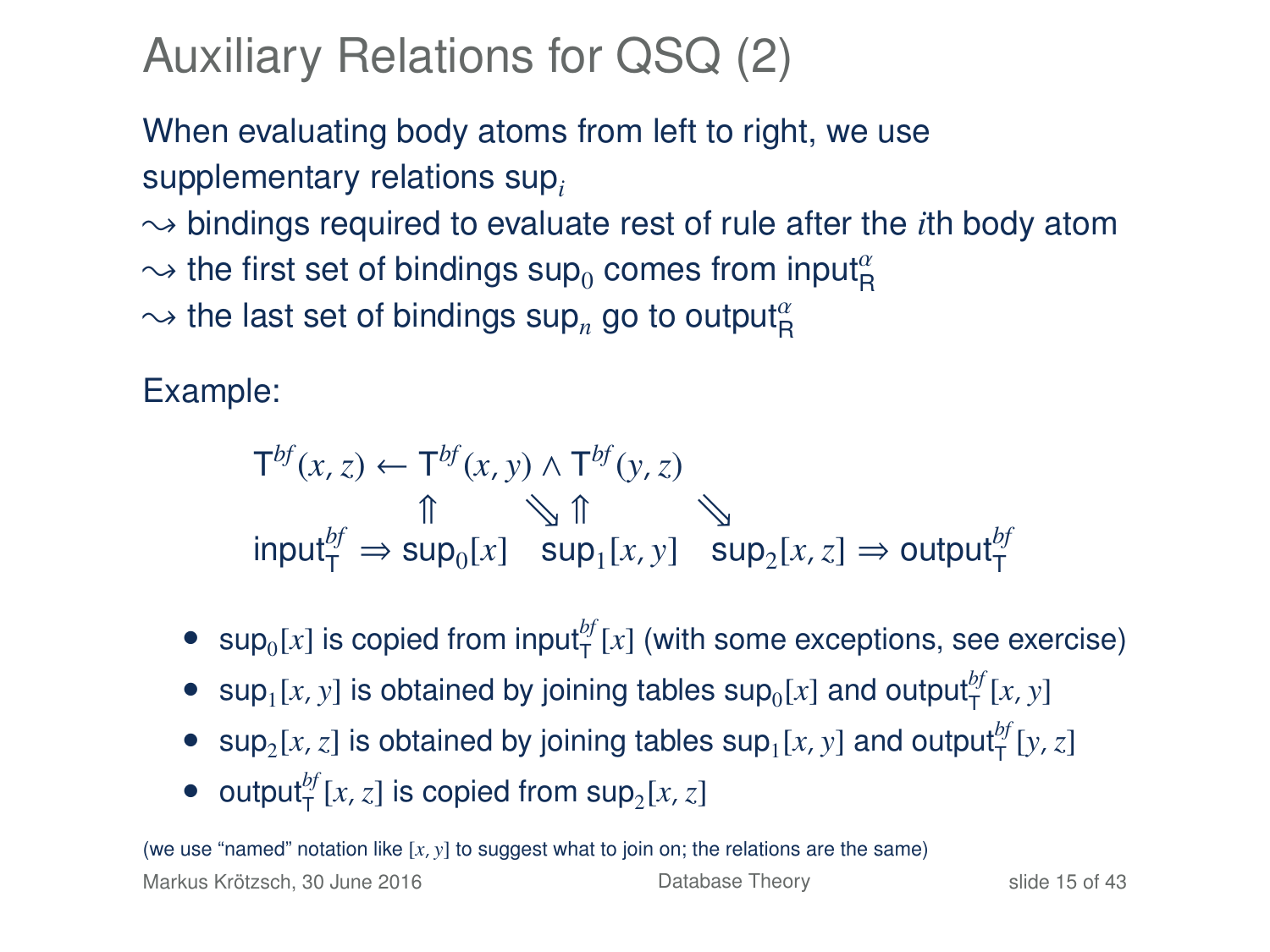# QSQ Evaluation

The set of all auxiliary relations is called a QSQ template (for the given set of adorned rules)

#### General evaluation:

- add new tuples to auxiliary relations until reaching a fixed point
- evaluation of a rule can proceed as sketched on previous slide
- in addition, whenever new tuples are added to a sup relation that feeds into an IDB atom, the input relation of this atom is extended to include all binding given by sup (may trigger subquery evaluation)

 $\rightarrow$  there are many strategies for implementing this general scheme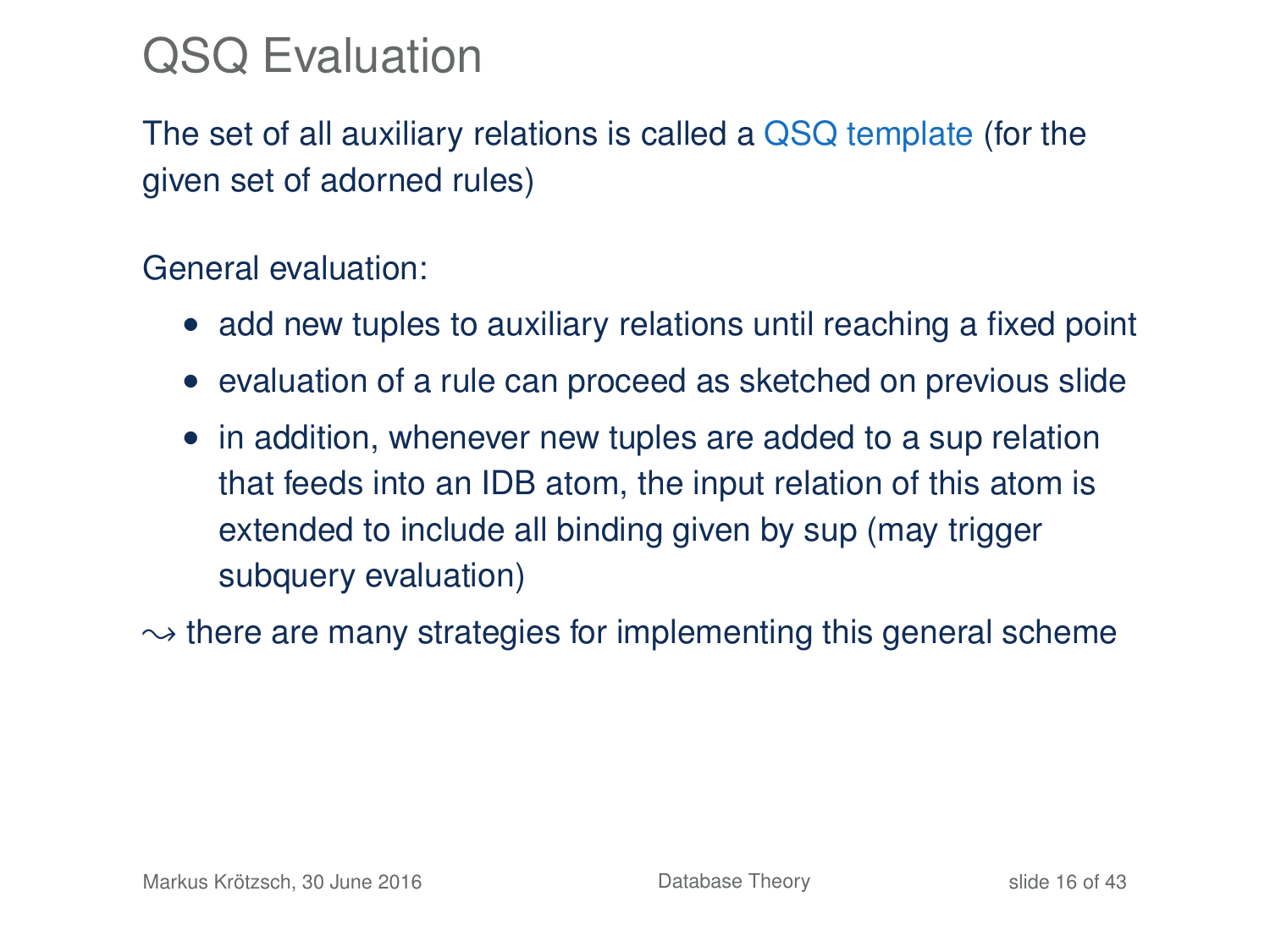# QSQ Evaluation

The set of all auxiliary relations is called a QSQ template (for the given set of adorned rules)

#### General evaluation:

- add new tuples to auxiliary relations until reaching a fixed point
- evaluation of a rule can proceed as sketched on previous slide
- in addition, whenever new tuples are added to a sup relation that feeds into an IDB atom, the input relation of this atom is extended to include all binding given by sup (may trigger subquery evaluation)
- $\rightarrow$  there are many strategies for implementing this general scheme

#### Notation we will use:

• for an EDB atom  $A$ , we write  $A<sup>T</sup>$  for table that consists of all matches for *A* in the database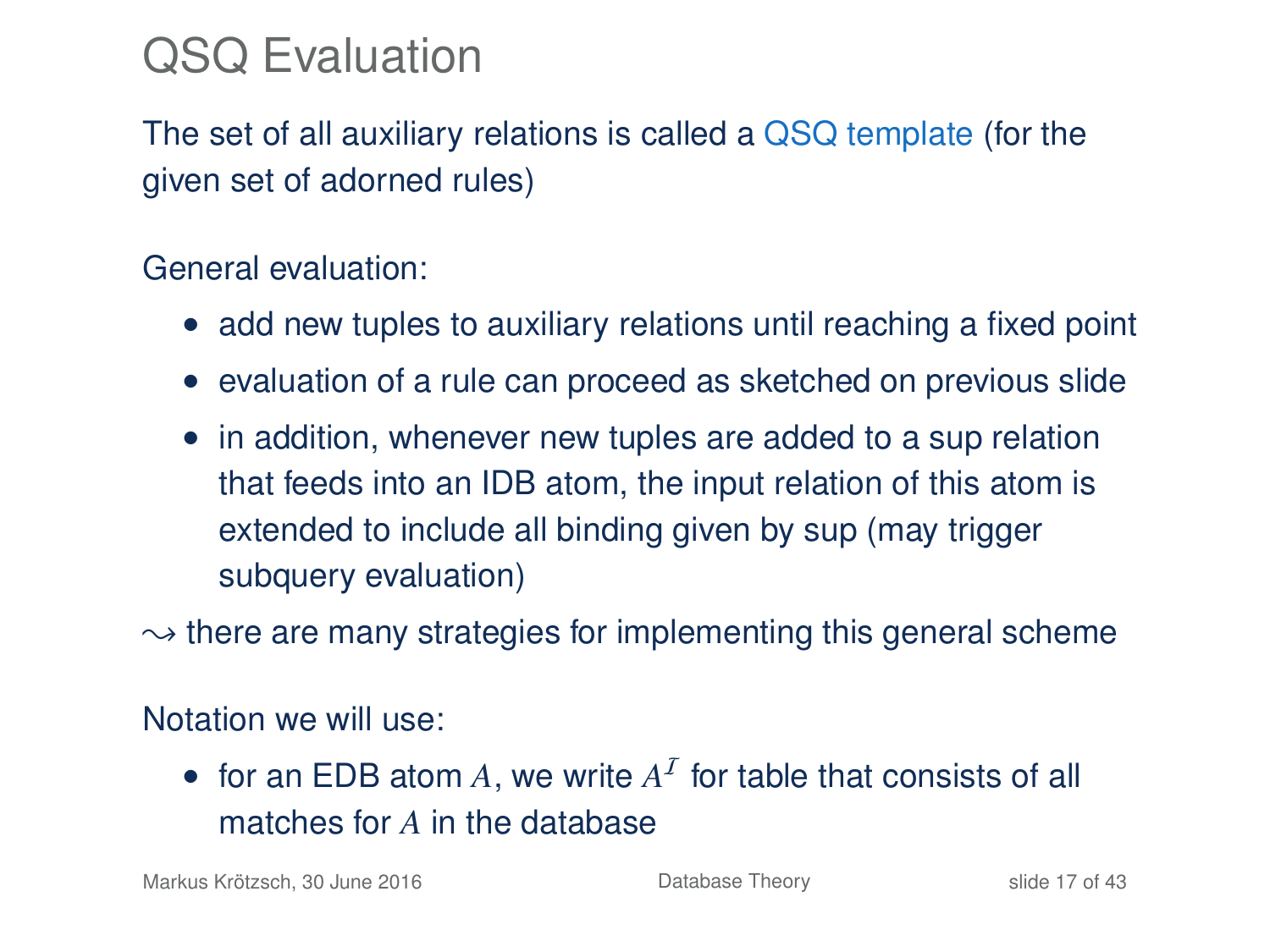# Recursive QSQ

Recursive QSQ (QSQR) takes a "depth-first" approach to QSQ

Evaluation of single rule in QSQR:

Given: adorned rule  $r$  with head predicate  $R^{\alpha}$ ; current values of all QSQ relations

- (1) Copy tuples input<sup> $\alpha$ </sup> (that unify with rule head) to sup<sup>*r*</sup>
- (2) For each body atom  $A_1, \ldots, A_n$ , do:
	- $-$  If *A<sub>i</sub>* is an EDB atom, compute sup<sub>*i*</sub></sub> as projection of sup<sup>*r*</sup><sub>*i*−1</sub>  $\Join A_i^T$ <br>  $-$  If *A*⋅is an IDB atom with adorned predicate  $S^\beta$
	- $-$  If  $A_i$  is an IDB atom with adorned predicate  $S^{\beta}$ :
		- (a) Add new bindings from sup*<sup>r</sup> i*−1 , combined with constants in  $A_i$ , to input<sup> $\beta$ </sup>
		- (b) If input changed, recursively evaluate all rules with head predicate  $S^{\beta}$
		- (c) Compute sup<sup>*r*</sup> as projection of sup<sup>*r*</sup><sub> $i-1$ </sub>  $\thickapprox$  output<sup>β</sup>
- (3) Add tuples in sup<sup>r</sup><sub>n</sub> to output<sup> $\alpha$ </sup><sub>R</sub>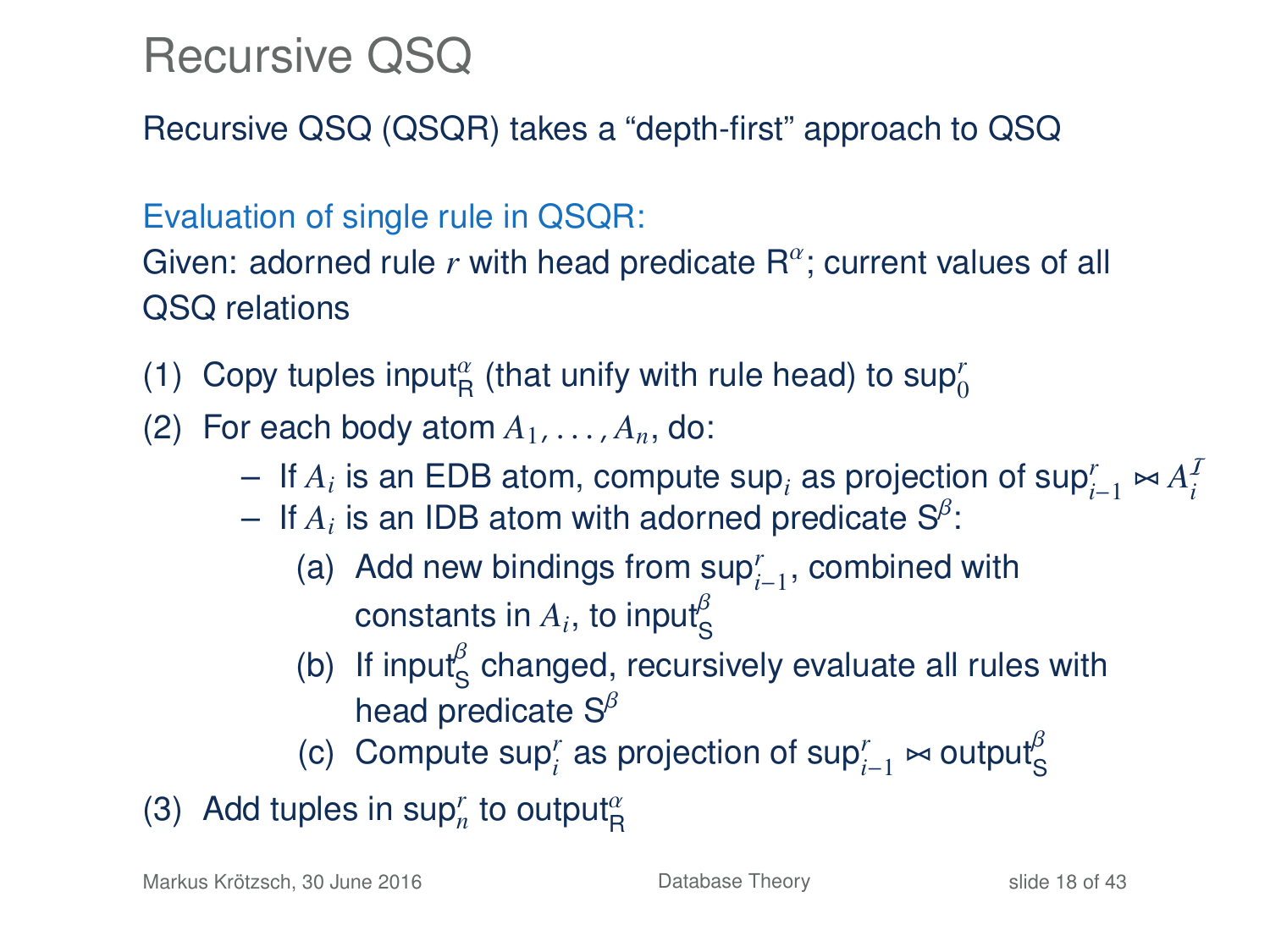# QSQR Algorithm

Given: a Datalog program P and a conjunctive query  $q[\vec{x}]$  (possibly with constants)

- (1) Create an adorned program  $P^a$ :
	- Turn the query  $q[\vec{x}]$  into an adorned rule  $\mathsf{Query}^{\bar{f}\cdots f}(\vec{x}) \leftarrow q[\vec{x}]$ <br>Recursively create:
	- Recursively create adorned rules from rules in *P* for all adorned predicates in *P a* .
- (2) Initialise all auxiliary relations to empty sets.
- (3) Evaluate the rule Query<sup> $f^{f-f}(\vec{x}) \leftarrow q[\vec{x}]$ .<br>
Repeat until no now tuples are added.</sup> Repeat until no new tuples are added to any QSQ relation.
- (4) Return output<sup>ff...f</sup>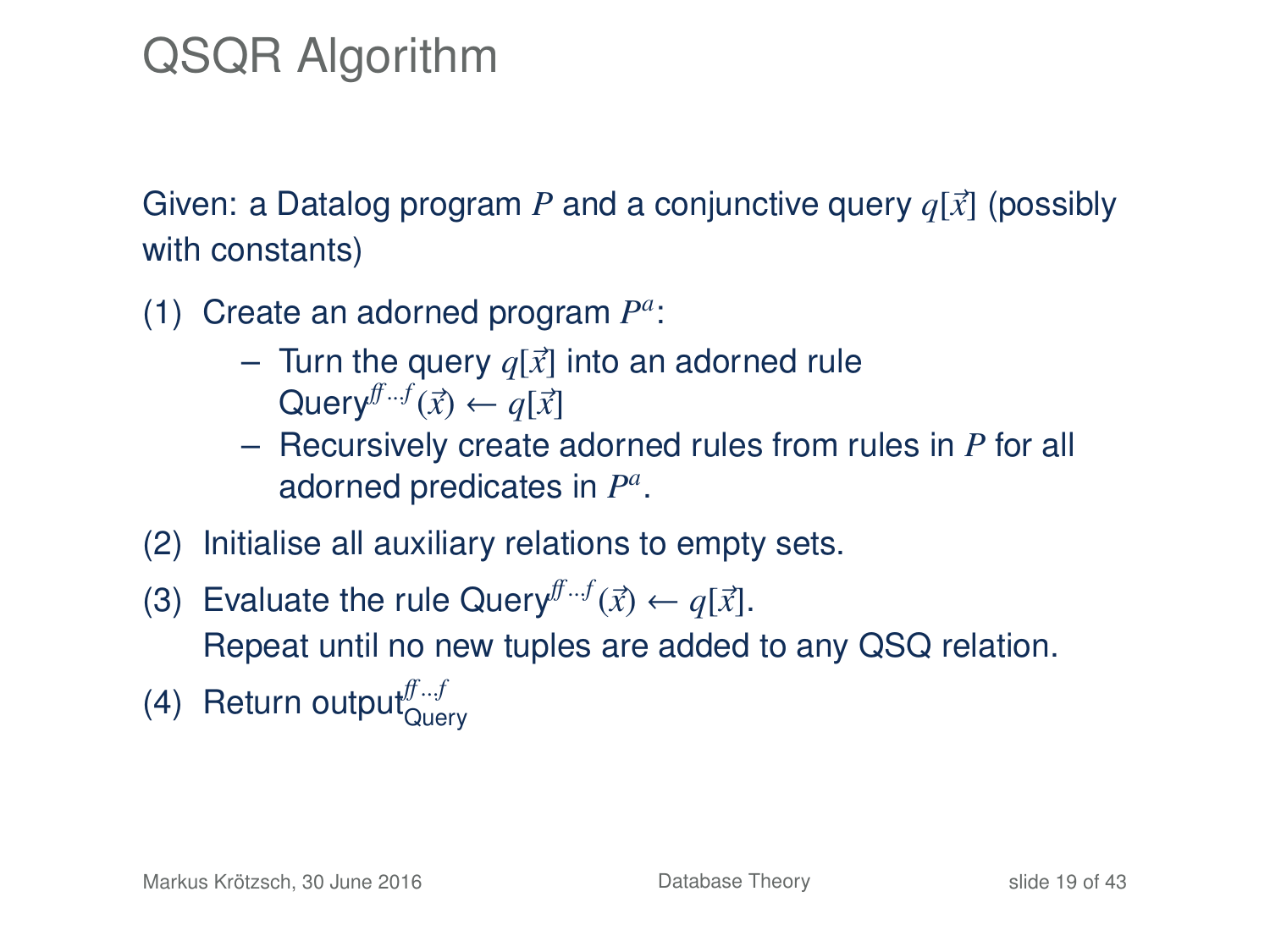Predicates S (same generation), p (parent), h (human)

 $S(x, x) \leftarrow h(x)$  $S(x, y) \leftarrow p(x, w) \wedge S(y, w) \wedge p(y, y)$ 

with query  $S(1, x)$ .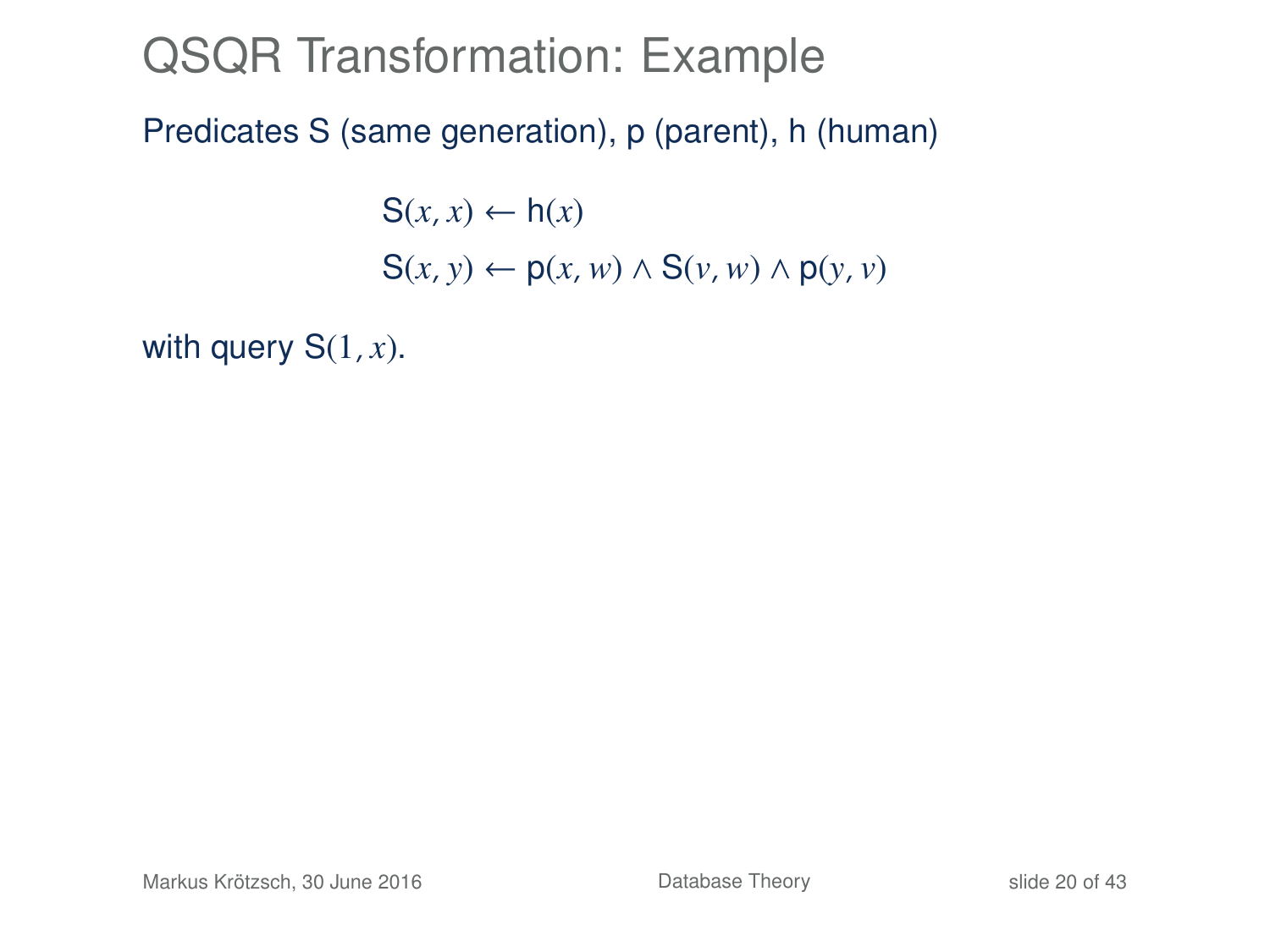Predicates S (same generation), p (parent), h (human)

 $S(x, x) \leftarrow h(x)$  $S(x, y) \leftarrow p(x, w) \wedge S(y, w) \wedge p(y, y)$ 

with query S(1, *x*).  $\rightarrow$  Query rule: Query(x)  $\leftarrow$  S(1, x)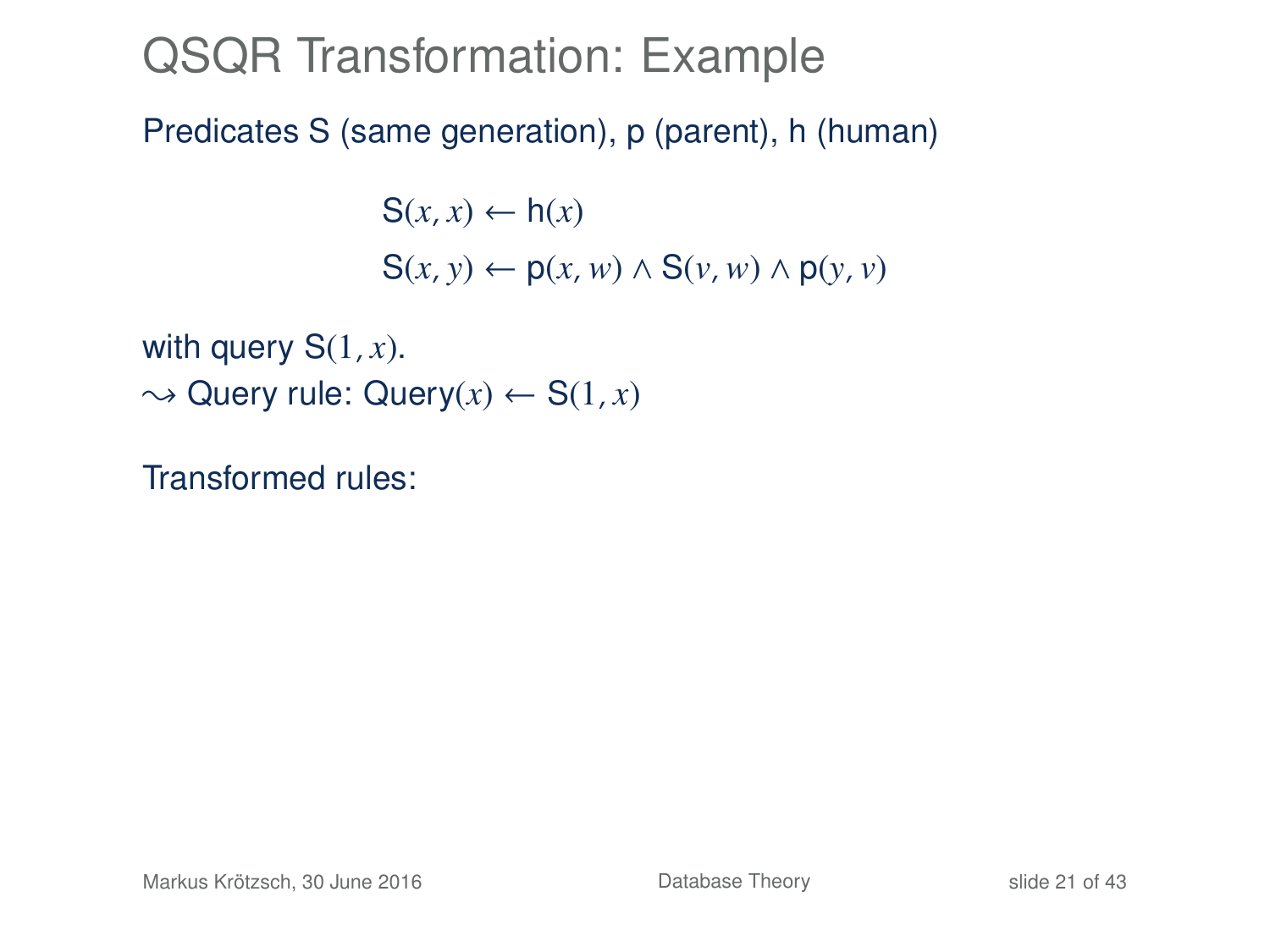Predicates S (same generation), p (parent), h (human)

 $S(x, x) \leftarrow h(x)$  $S(x, y) \leftarrow p(x, w) \wedge S(y, w) \wedge p(y, y)$ 

with query S(1, *x*).  $\rightarrow$  Query rule: Query(x)  $\leftarrow$  S(1, x)

Transformed rules:

 $\mathsf{Query}^f(x) \leftarrow \mathsf{S}^{bf}(1,x)$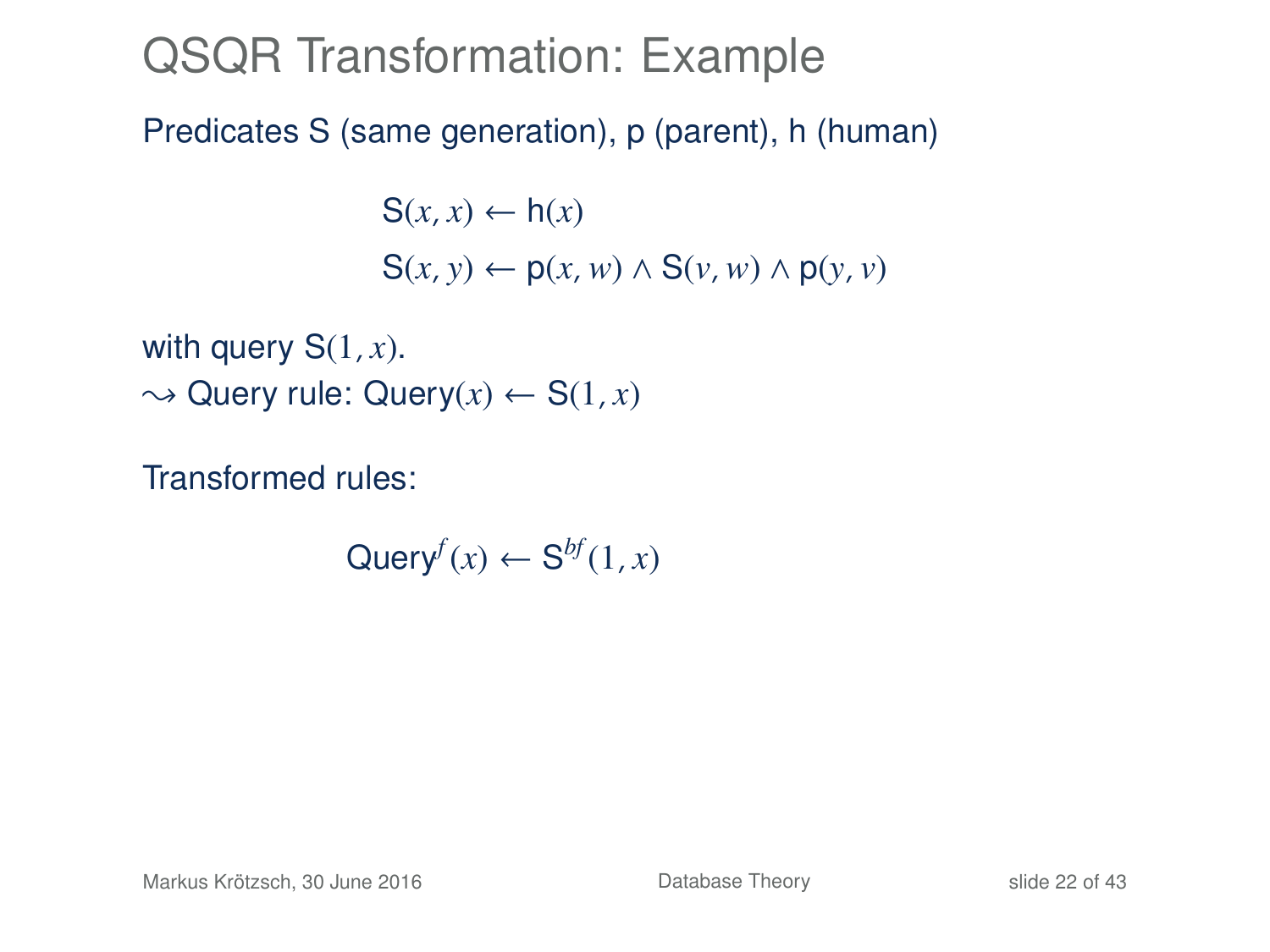Predicates S (same generation), p (parent), h (human)

 $S(x, x) \leftarrow h(x)$  $S(x, y) \leftarrow p(x, w) \wedge S(y, w) \wedge p(y, y)$ 

with query S(1, *x*).  $\rightarrow$  Query rule: Query(x)  $\leftarrow$  S(1, x)

$$
\text{Query}^f(x) \leftarrow \text{S}^{bf}(1, x)
$$

$$
\text{S}^{bf}(x, x) \leftarrow \text{h}(x)
$$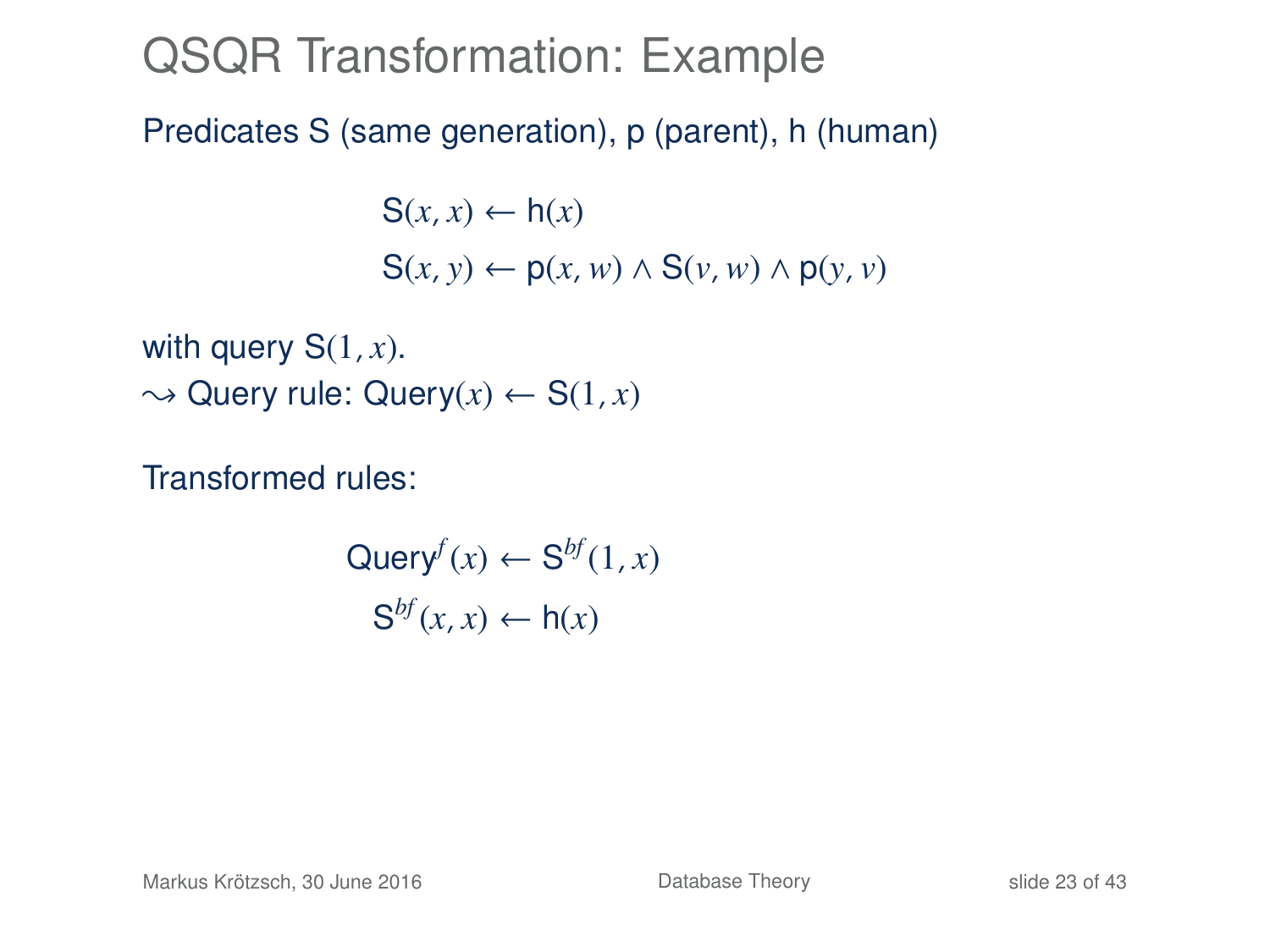Predicates S (same generation), p (parent), h (human)

 $S(x, x) \leftarrow h(x)$  $S(x, y) \leftarrow p(x, w) \wedge S(y, w) \wedge p(y, y)$ 

with query S(1, *x*).  $\rightarrow$  Query rule: Query(x)  $\leftarrow$  S(1, x)

$$
Queryf(x) \leftarrow Sbf(1, x)
$$
  
\n
$$
Sbf(x, x) \leftarrow h(x)
$$
  
\n
$$
Sbf(x, y) \leftarrow p(x, w) \land Sfb(v, w) \land p(y, v)
$$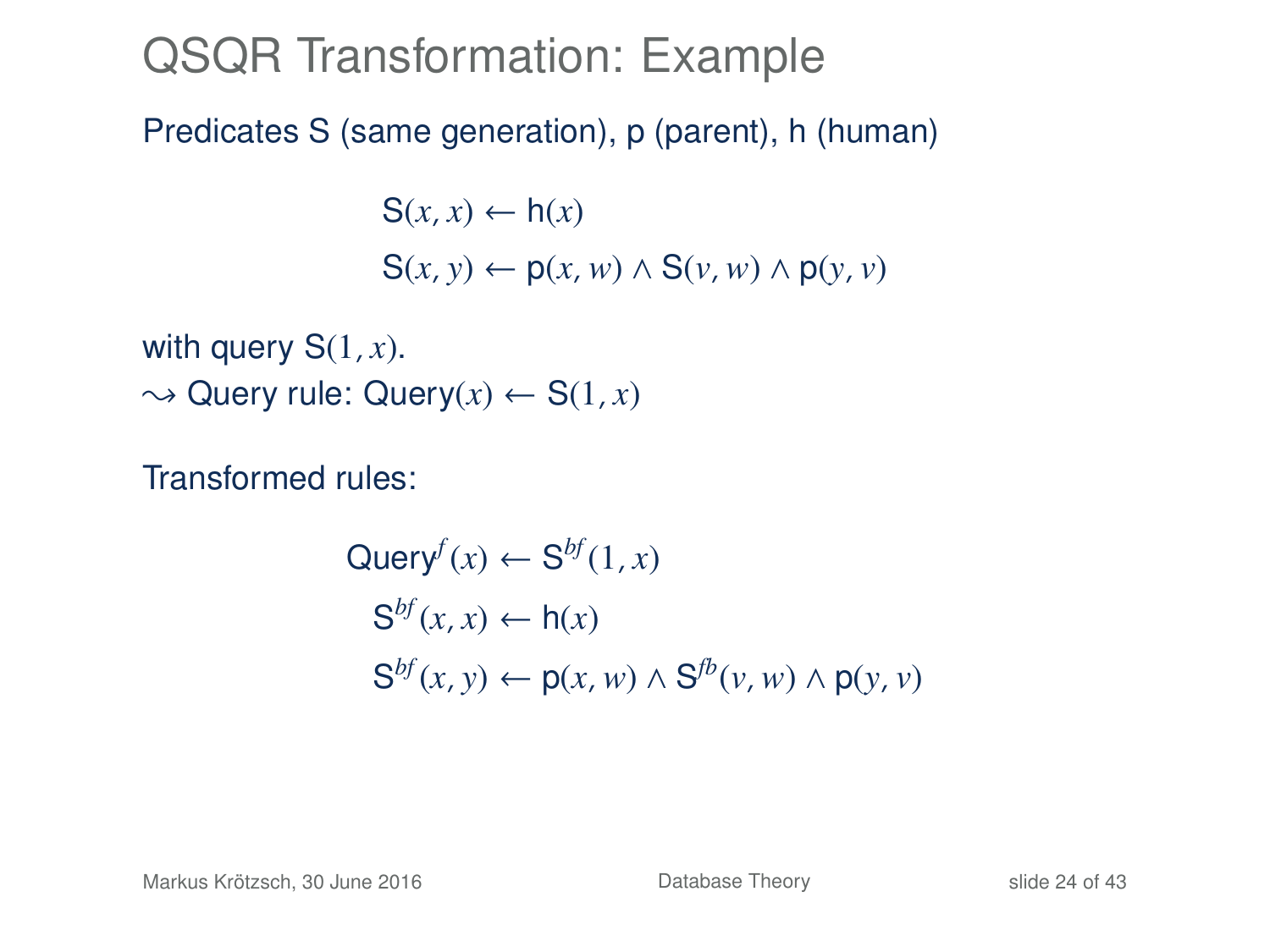Predicates S (same generation), p (parent), h (human)

 $S(x, x) \leftarrow h(x)$  $S(x, y) \leftarrow p(x, w) \wedge S(y, w) \wedge p(y, y)$ 

with query S(1, *x*).  $\rightarrow$  Query rule: Query(x)  $\leftarrow$  S(1, x)

$$
Query^{f}(x) \leftarrow S^{bf}(1, x)
$$
  
\n
$$
S^{bf}(x, x) \leftarrow h(x)
$$
  
\n
$$
S^{bf}(x, y) \leftarrow p(x, w) \land S^{fb}(v, w) \land p(y, v)
$$
  
\n
$$
S^{fb}(x, x) \leftarrow h(x)
$$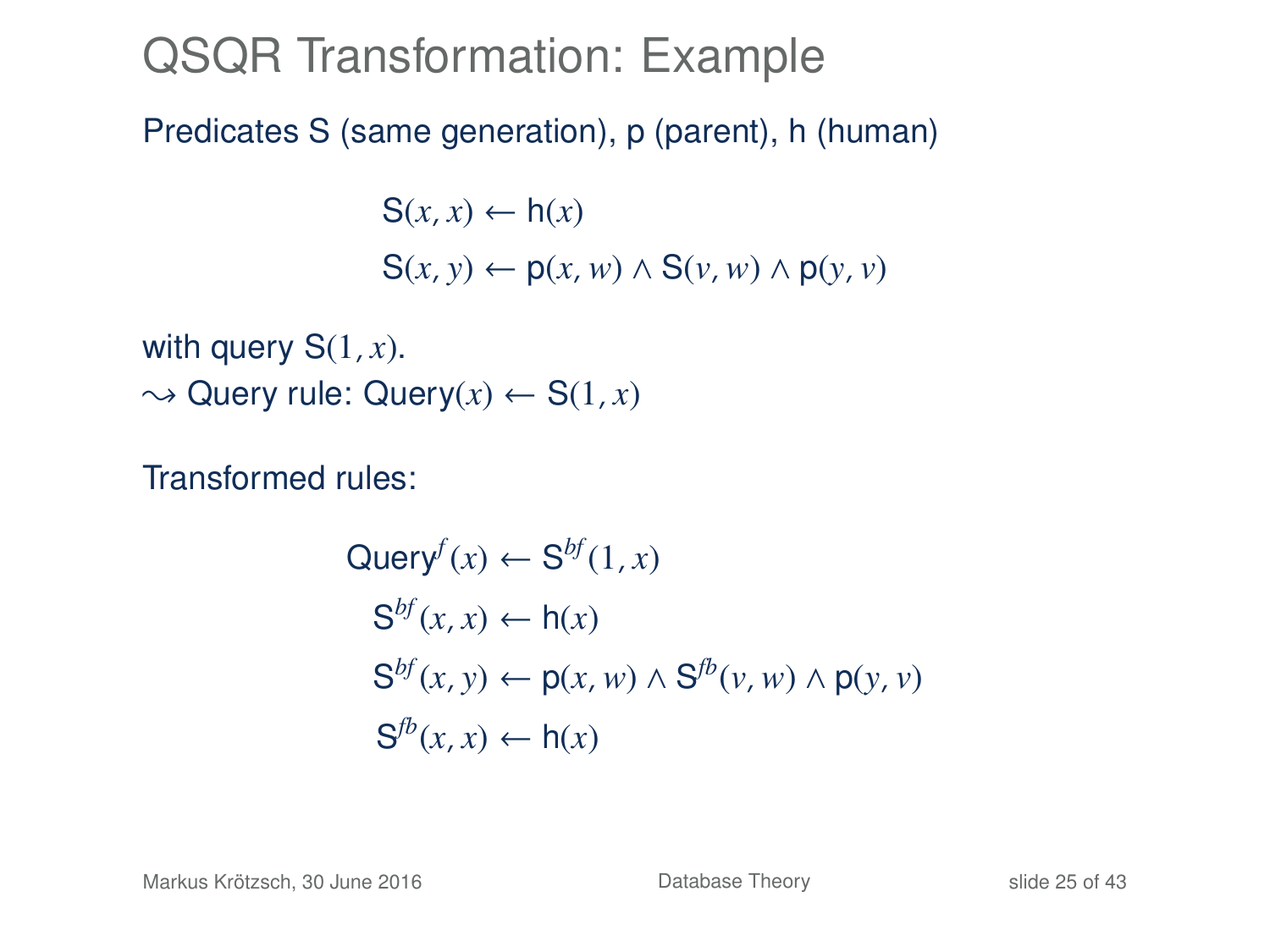Predicates S (same generation), p (parent), h (human)

 $S(x, x) \leftarrow h(x)$  $S(x, y) \leftarrow p(x, w) \wedge S(y, w) \wedge p(y, y)$ 

with query S(1, *x*).  $\rightarrow$  Query rule: Query(x)  $\leftarrow$  S(1, x)

$$
Query^{f}(x) \leftarrow S^{bf}(1, x)
$$
  
\n
$$
S^{bf}(x, x) \leftarrow h(x)
$$
  
\n
$$
S^{bf}(x, y) \leftarrow p(x, w) \land S^{fb}(v, w) \land p(y, v)
$$
  
\n
$$
S^{fb}(x, x) \leftarrow h(x)
$$
  
\n
$$
S^{fb}(x, y) \leftarrow p(x, w) \land S^{fb}(v, w) \land p(y, v)
$$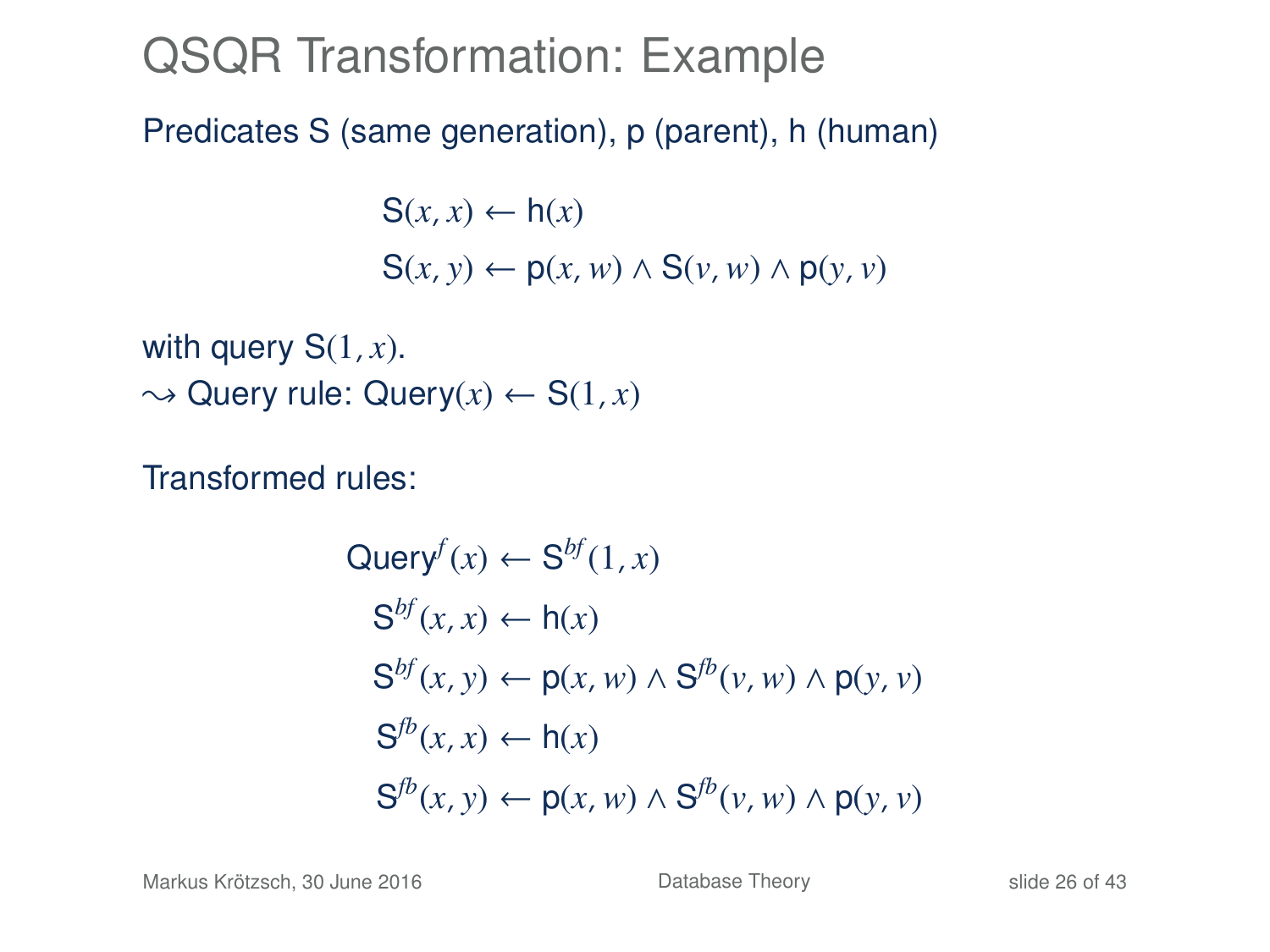Magic Sets

QSQ(R) is a goal directed procedure: it tries to derive results for a specific query.

Semi-naive evaluation is not goal directed: it computes all entailed facts.

Can a bottom-up technique be goal-directed?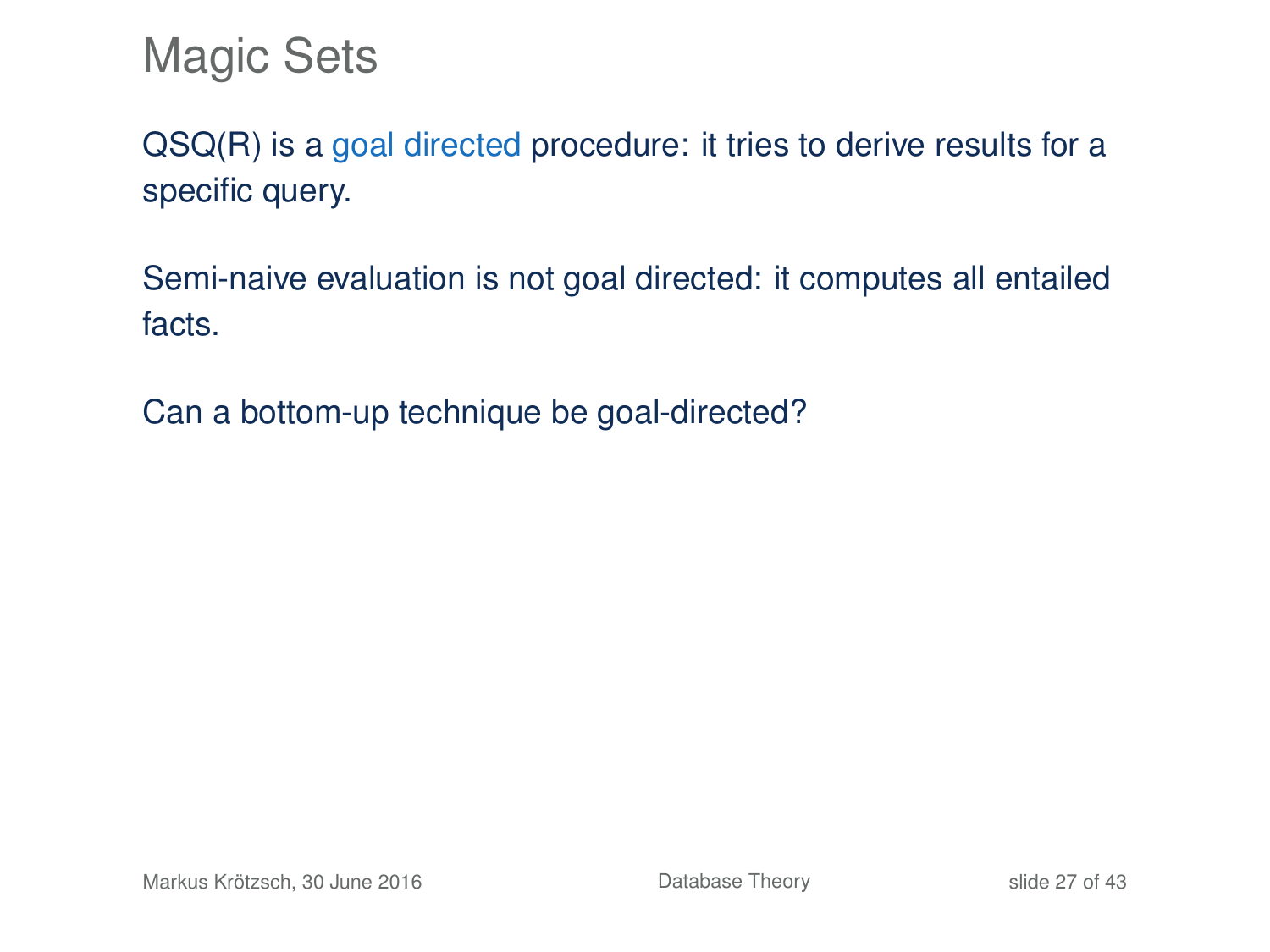Magic Sets

QSQ(R) is a goal directed procedure: it tries to derive results for a specific query.

Semi-naive evaluation is not goal directed: it computes all entailed facts.

Can a bottom-up technique be goal-directed?  $\rightarrow$  yes, by magic

Magic Sets

- "Simulation" of QSQ by Datalog rules
- Can be evaluated bottom up, e.g., with semi-naive evaluation
- The "magic sets" are the sets of tuples stored in the auxiliary relations
- Several other variants of the method exist

Markus Krötzsch, 30 June 2016 **[Database Theory](#page-0-0) Database Theory** slide 28 of 43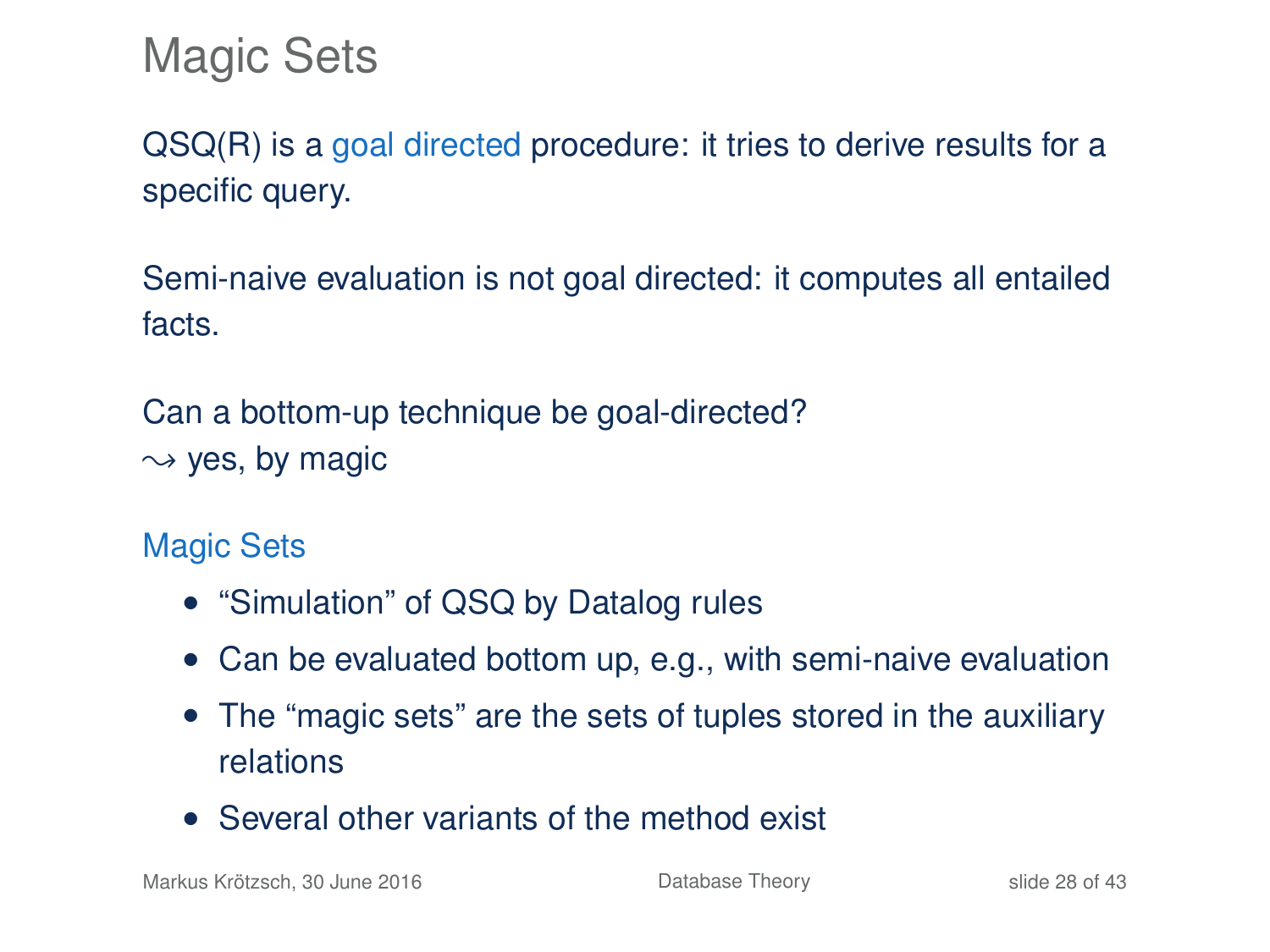# Magic Sets as Simulation of QSQ

Idea: the information flow in QSQ(R) mainly uses join and projection  $\rightarrow$  can we just implement this in Datalog?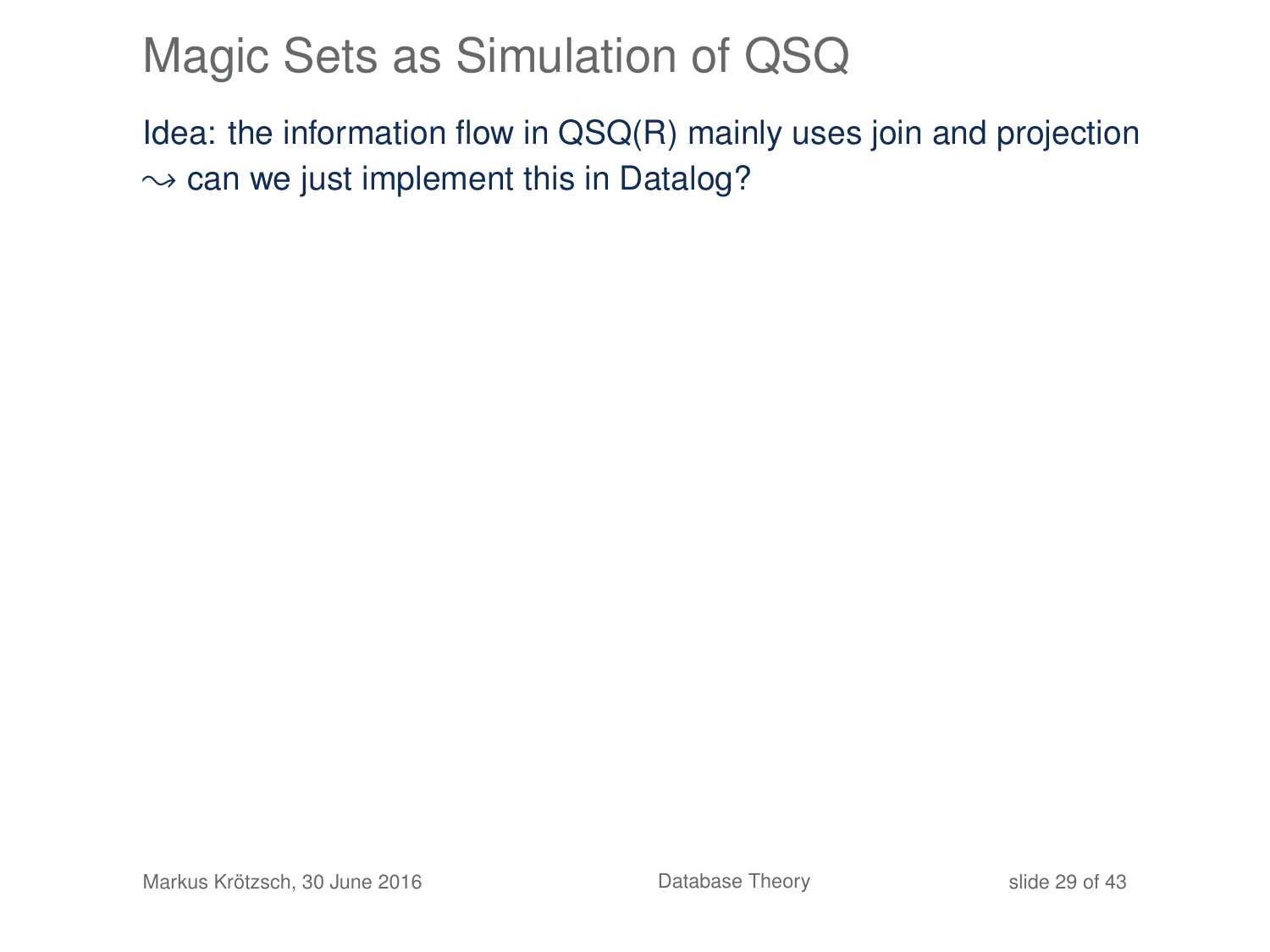# Magic Sets as Simulation of QSQ

Idea: the information flow in QSQ(R) mainly uses join and projection  $\rightarrow$  can we just implement this in Datalog?

Example:

$$
T^{bf}(x, z) \leftarrow T^{bf}(x, y) \land T^{bf}(y, z)
$$
  
\n
$$
\uparrow \qquad \qquad \uparrow \qquad \qquad \uparrow \qquad \qquad \uparrow
$$
  
\n
$$
\uparrow \qquad \qquad \uparrow \qquad \qquad \uparrow \qquad \qquad \qquad \uparrow
$$
  
\n
$$
\uparrow \qquad \qquad \downarrow \qquad \qquad \uparrow
$$
  
\n
$$
\uparrow \qquad \qquad \downarrow \qquad \qquad \uparrow
$$
  
\n
$$
\uparrow \qquad \qquad \downarrow \qquad \qquad \downarrow
$$
  
\n
$$
\uparrow \qquad \qquad \downarrow \qquad \qquad \downarrow
$$
  
\n
$$
\uparrow \qquad \qquad \downarrow \qquad \qquad \downarrow
$$
  
\n
$$
\uparrow \qquad \qquad \downarrow \qquad \qquad \downarrow
$$
  
\n
$$
\uparrow \qquad \qquad \downarrow \qquad \qquad \downarrow
$$
  
\n
$$
\downarrow \qquad \qquad \downarrow \qquad \qquad \downarrow
$$
  
\n
$$
\downarrow \qquad \qquad \downarrow \qquad \qquad \downarrow
$$
  
\n
$$
\downarrow \qquad \qquad \downarrow \qquad \qquad \downarrow
$$
  
\n
$$
\downarrow \qquad \qquad \downarrow \qquad \qquad \downarrow
$$
  
\n
$$
\downarrow \qquad \qquad \downarrow \qquad \qquad \downarrow
$$
  
\n
$$
\downarrow \qquad \qquad \downarrow \qquad \qquad \downarrow \qquad \qquad \downarrow
$$

Could be expressed using rules:

$$
\sup_{0}(x) \leftarrow \text{input}_{T}^{bf}(x)
$$
\n
$$
\sup_{1}(x, y) \leftarrow \sup_{0}(x) \land \text{output}_{T}^{bf}(x, y)
$$
\n
$$
\sup_{2}(x, z) \leftarrow \sup_{1}(x, y) \land \text{output}_{T}^{bf}(y, z)
$$
\n
$$
\text{output}_{T}^{bf}(x, z) \leftarrow \sup_{2}(x, z)
$$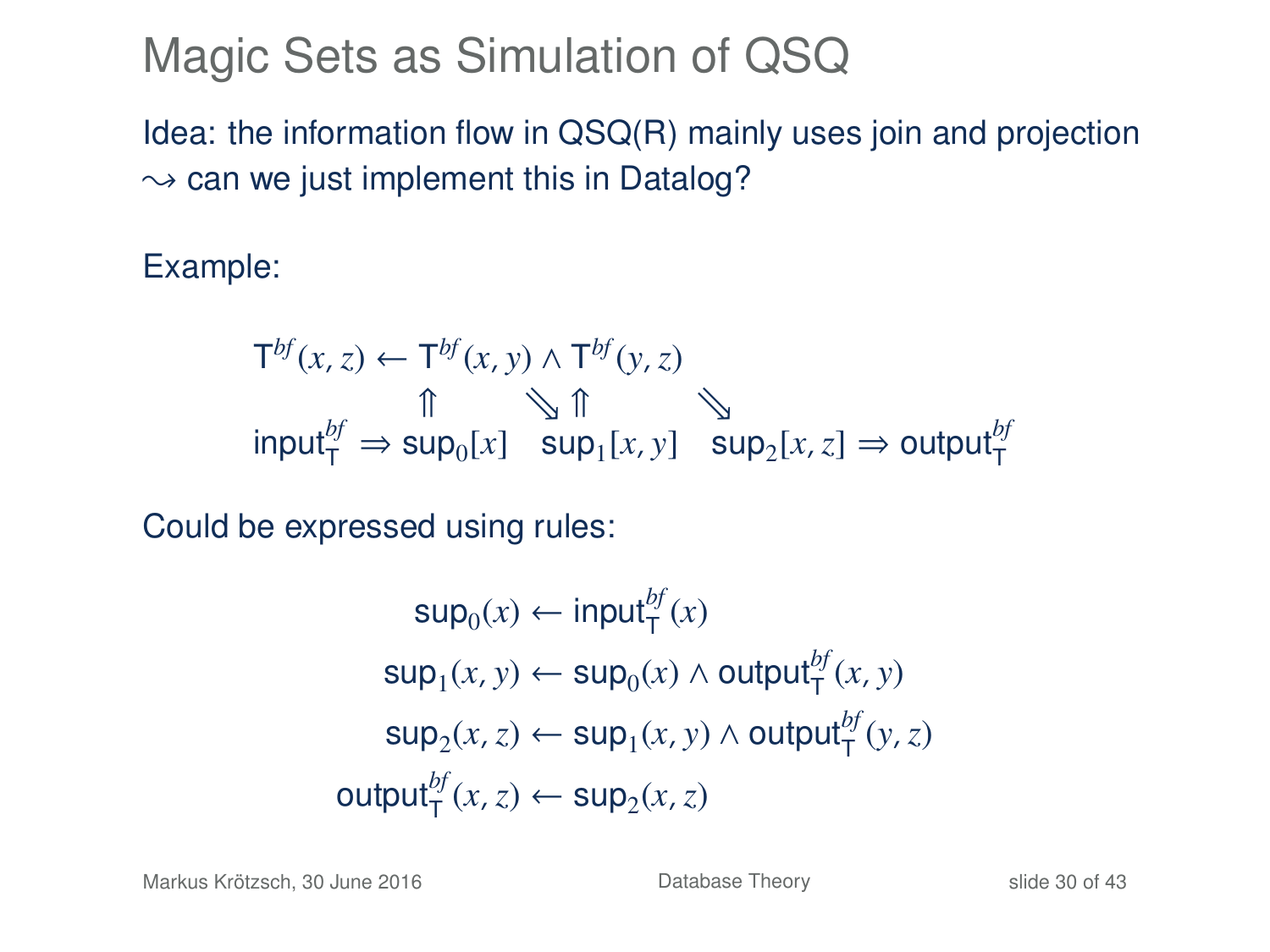# Magic Sets as Simulation of QSQ (2)

Observation:  $sup_0(x)$  and  $sup_2(x, z)$  are redundant. Simpler:

$$
\sup_1(x, y) \leftarrow \text{input}^{bf}_{\text{T}}(x) \land \text{output}^{bf}_{\text{T}}(x, y)
$$
\n
$$
\text{output}^{bf}_{\text{T}}(x, z) \leftarrow \text{sup}_1(x, y) \land \text{output}^{bf}_{\text{T}}(y, z)
$$

We still need to "call" subqueries recursively:

 $\mathsf{input}^{bf}_{\mathsf{T}}(y) \leftarrow \mathsf{sup}_1(x, y)$ 

It is easy to see how to do this for arbitrary adorned rules.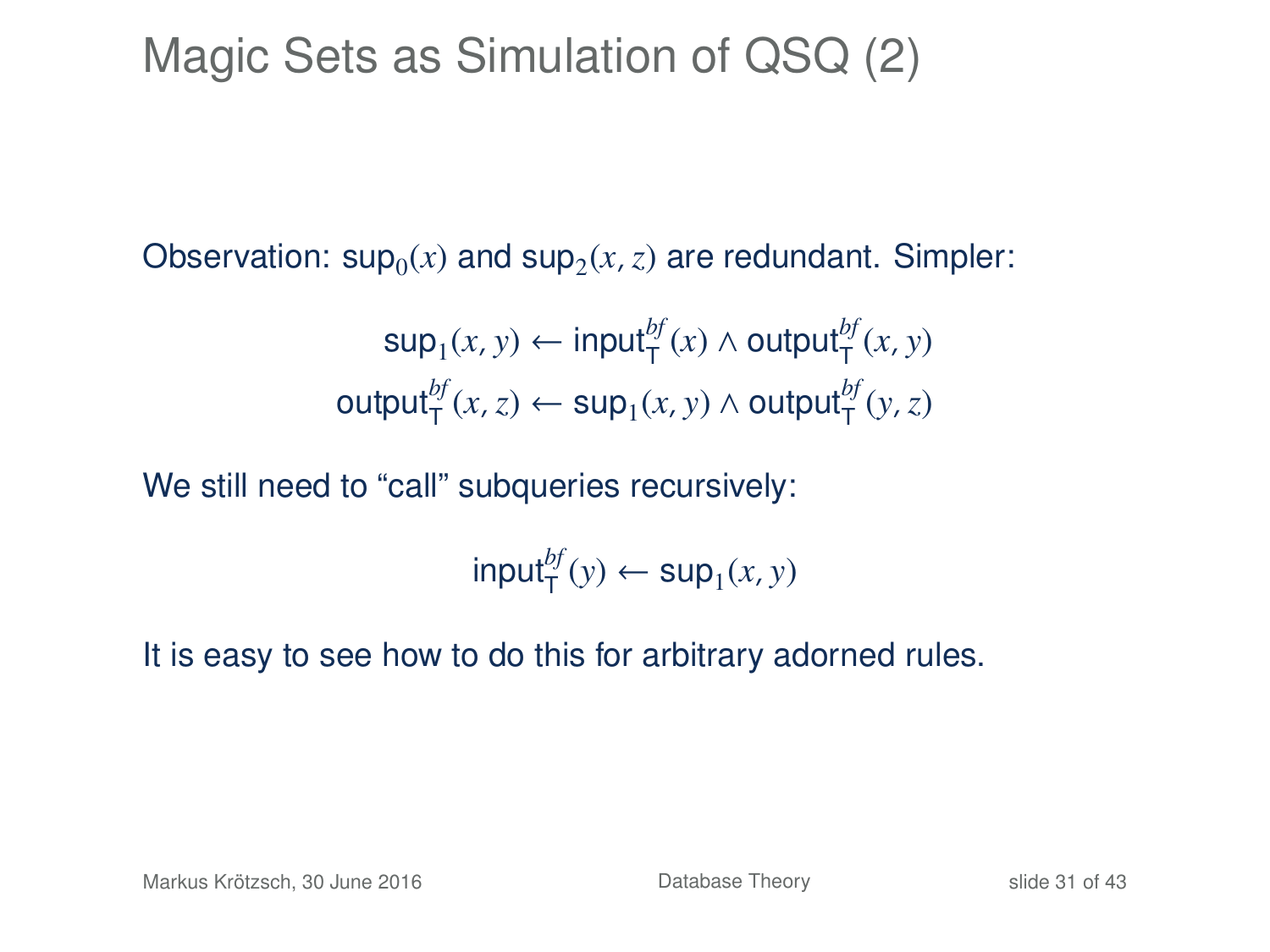### A Note on Constants

Constants in rule bodies must lead to bindings in the subquery.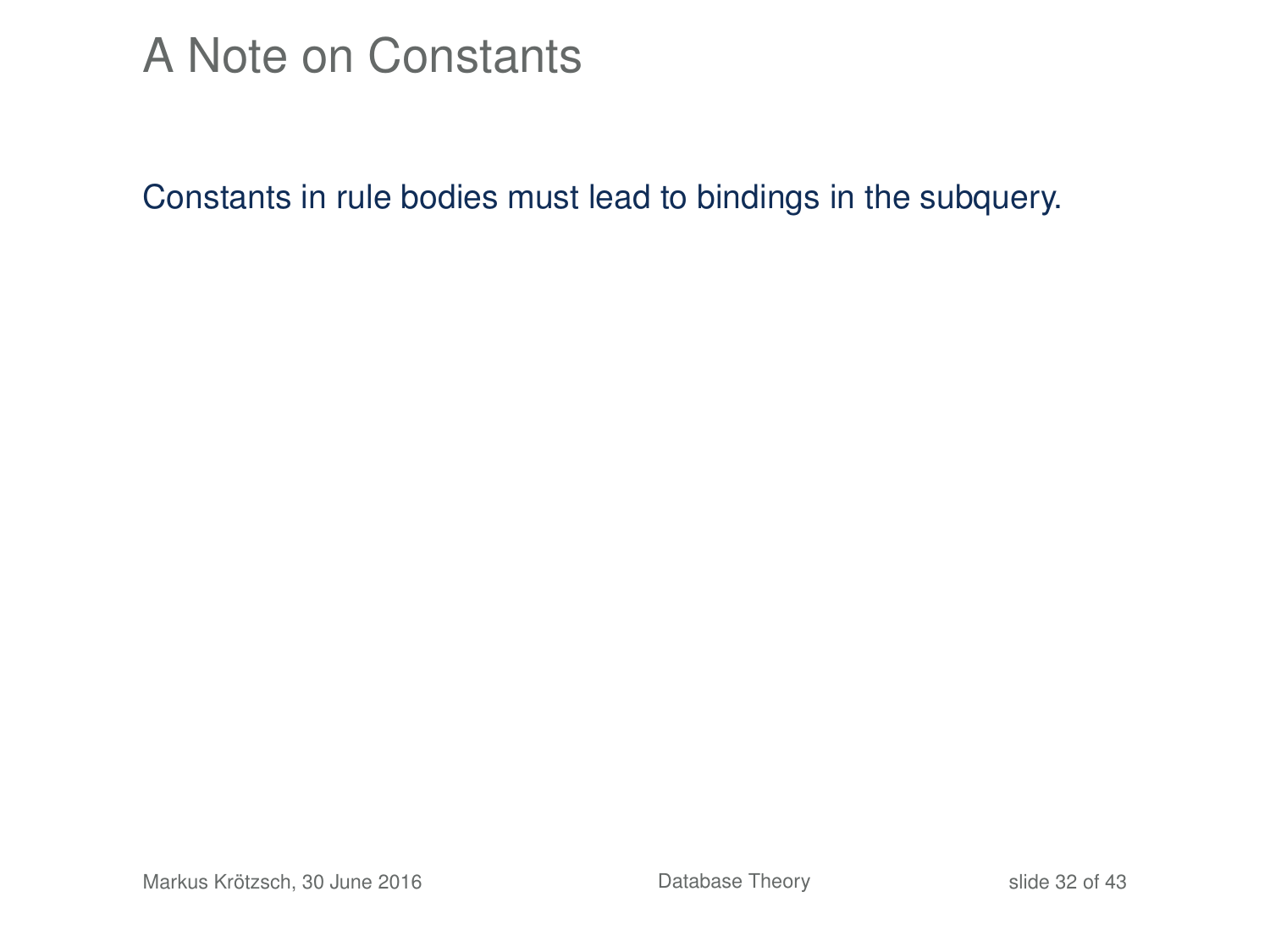### A Note on Constants

Constants in rule bodies must lead to bindings in the subquery.

Example: the following rule is correctly adorned

$$
\mathsf{R}^{bf}(x,y) \leftarrow \mathsf{T}^{bbf}(x,a,z)
$$

This leads to the following rules using Magic Sets:

$$
\begin{aligned}\n\text{output}_{\mathsf{R}}^{bf}(x, y) &\leftarrow \text{input}_{\mathsf{R}}^{bf}(x) \land \text{output}_{\mathsf{T}}^{bfb}(x, a, y) \\
\text{input}_{\mathsf{T}}^{bbf}(x, a) &\leftarrow \text{input}_{\mathsf{R}}^{bf}(x)\n\end{aligned}
$$

Note that we do not need to use auxiliary predicates  $\sup_0$  or sup<sub>1</sub> here, by the simplification on the previous slide.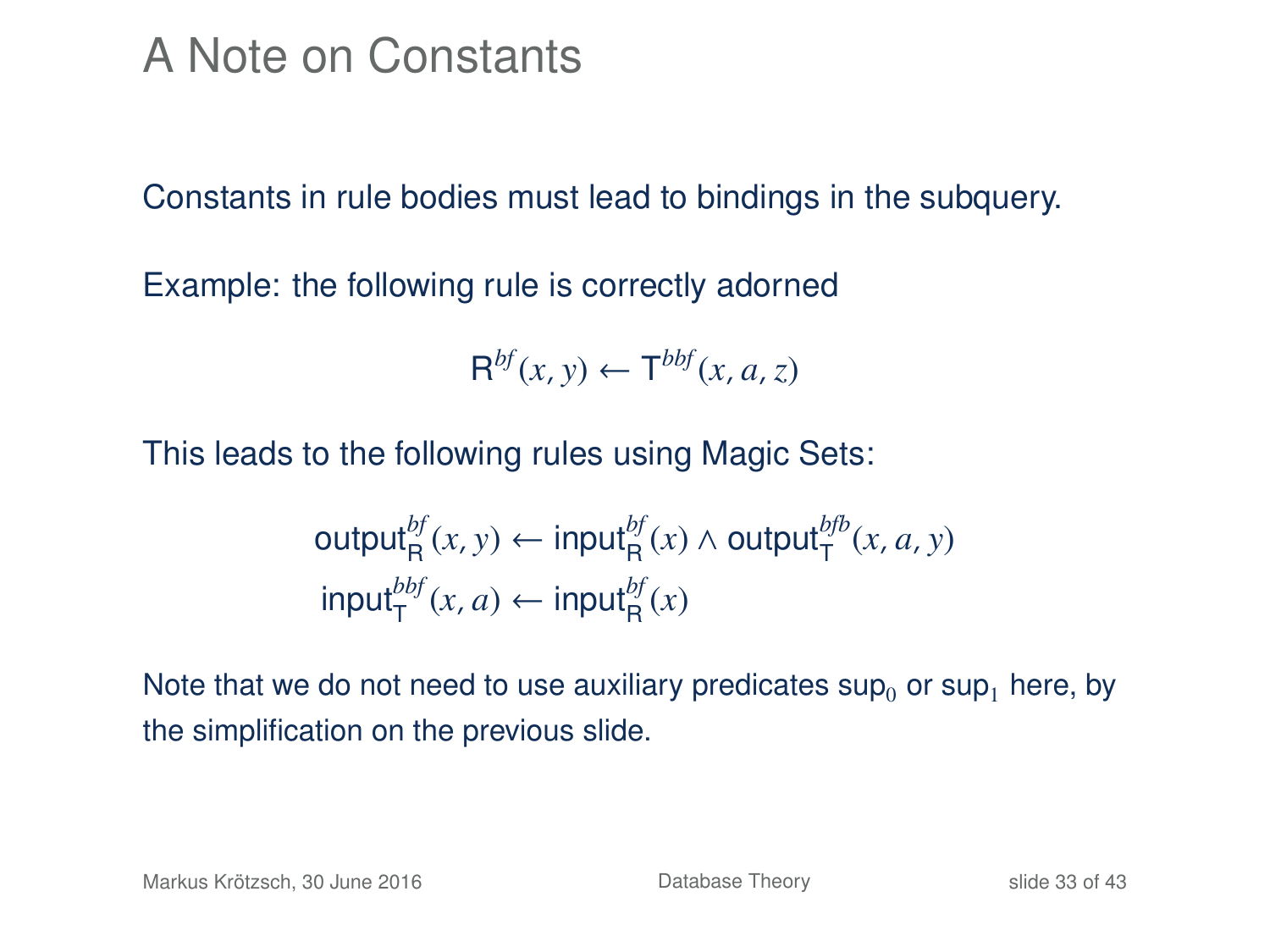### Magic Sets: Summary

A goal-directed bottom-up technique:

- Rewritten program rules can be constructed on the fly
- Bottom-up evaluation can be semi-naive (avoid repeated rule applications)
- Supplementary relations can be cached in between queries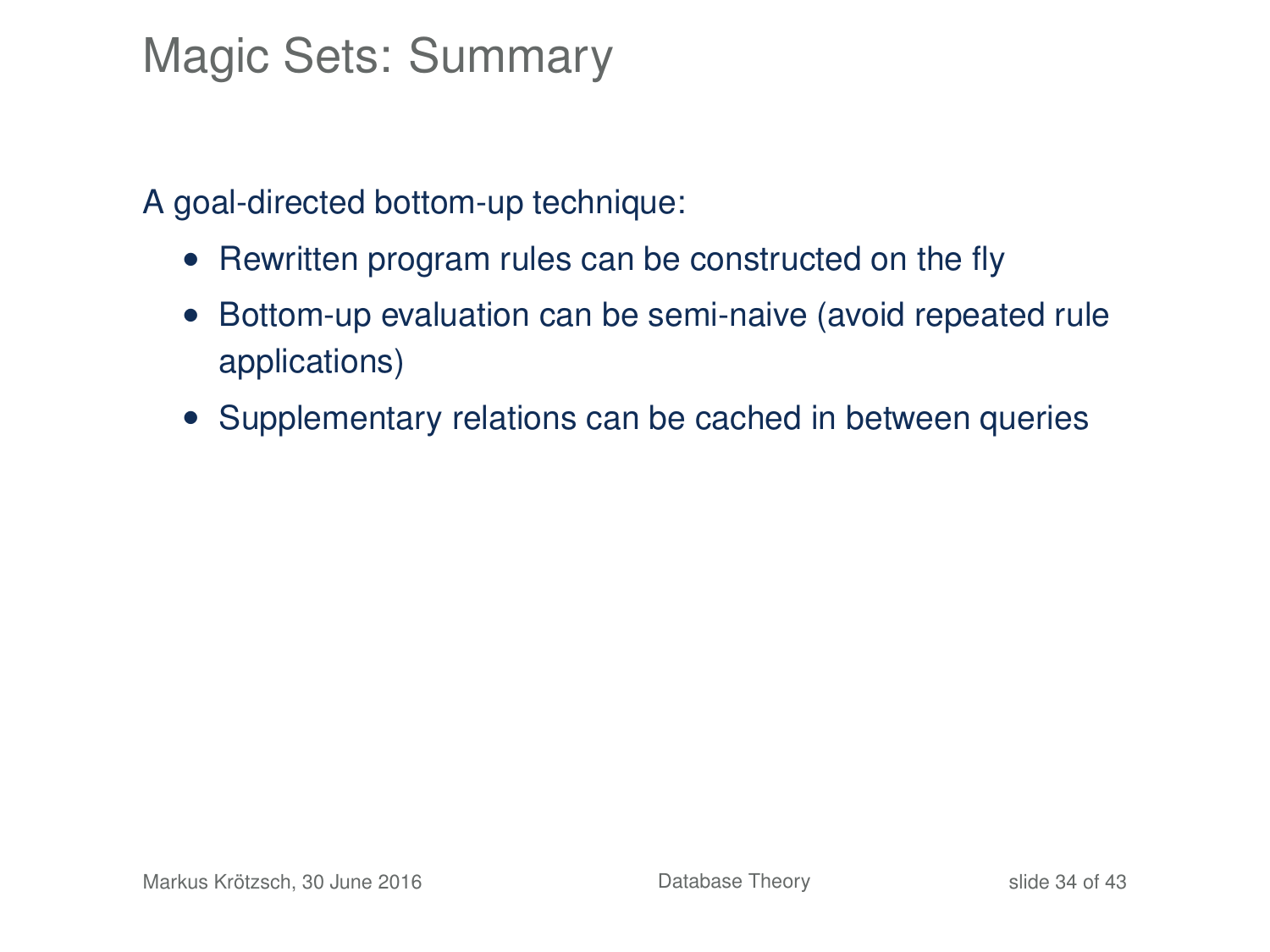### Magic Sets: Summary

A goal-directed bottom-up technique:

- Rewritten program rules can be constructed on the fly
- Bottom-up evaluation can be semi-naive (avoid repeated rule applications)
- Supplementary relations can be cached in between queries

Nevertheless, a full materialisation might be better, if

- Database does not change very often (materialisation as one-time investment)
- Queries are very diverse and may use any IDB relation (bad for caching supplementary relations)
- $\rightarrow$  semi-naive evaluation is still very common in practice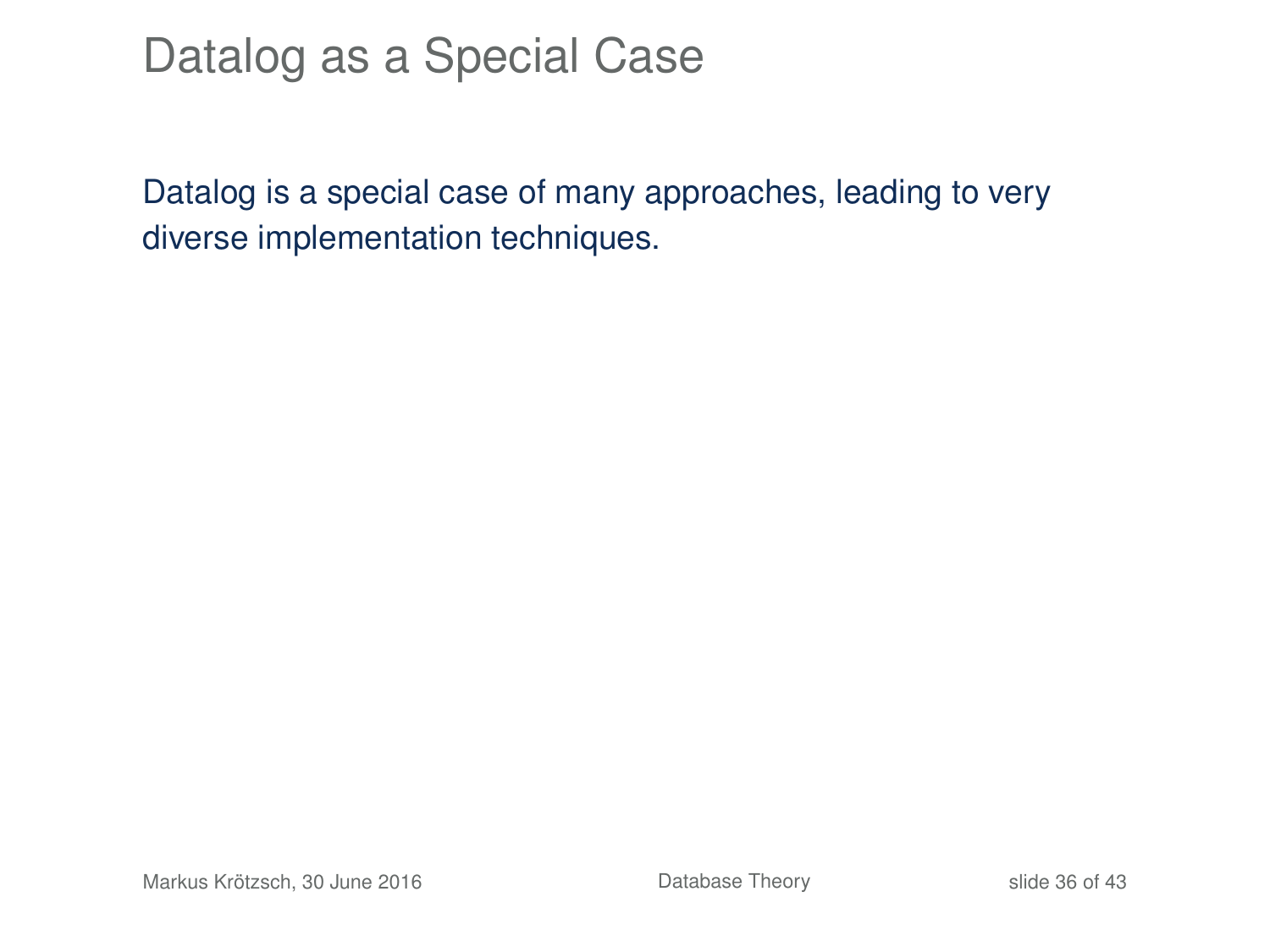Datalog is a special case of many approaches, leading to very diverse implementation techniques.

• Prolog is essentially "Datalog with function symbols" (and many built-ins).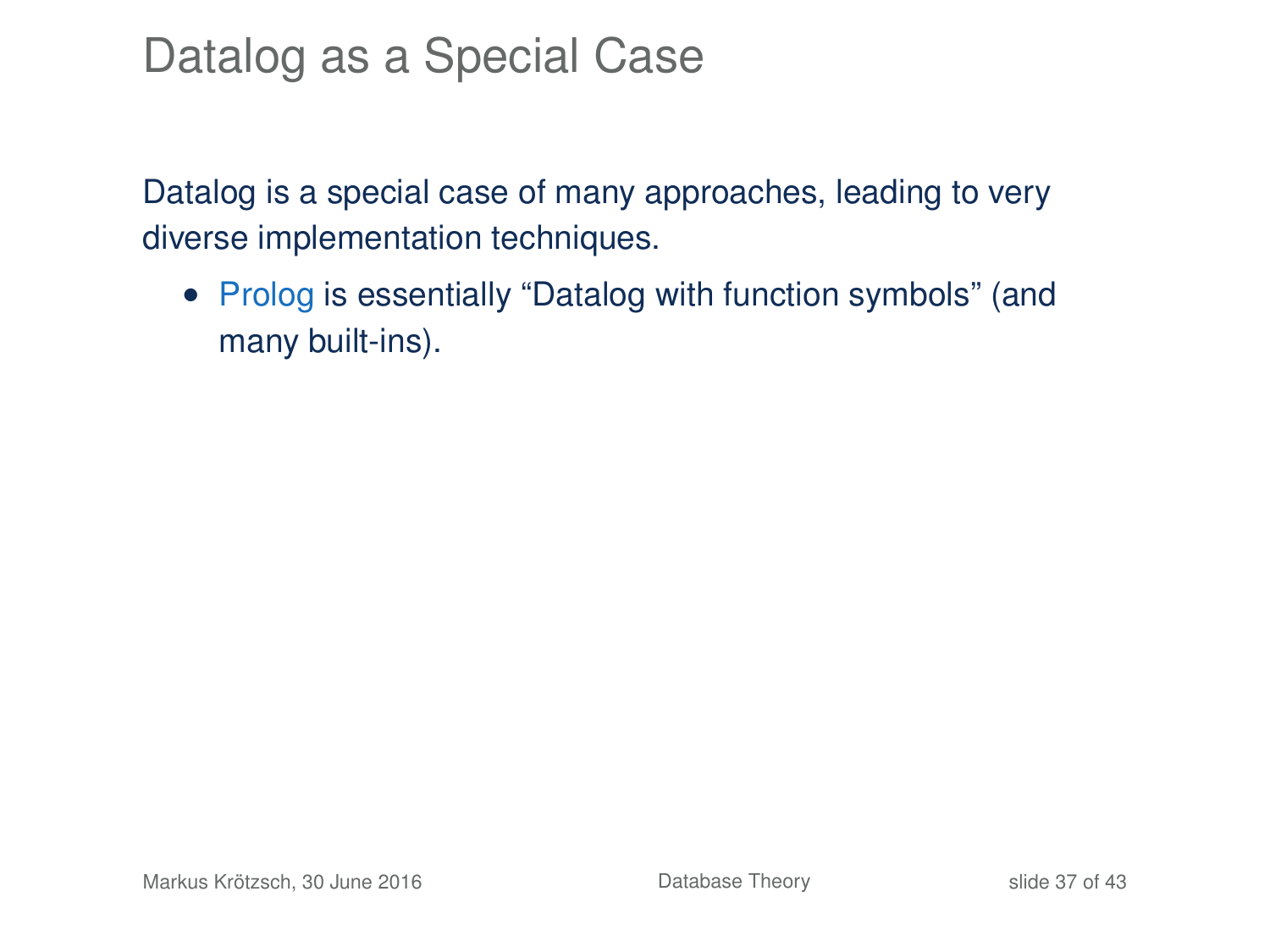- Prolog is essentially "Datalog with function symbols" (and many built-ins).
- Answer Set Programming is "Datalog extended with non-monotonic negation and disjunction"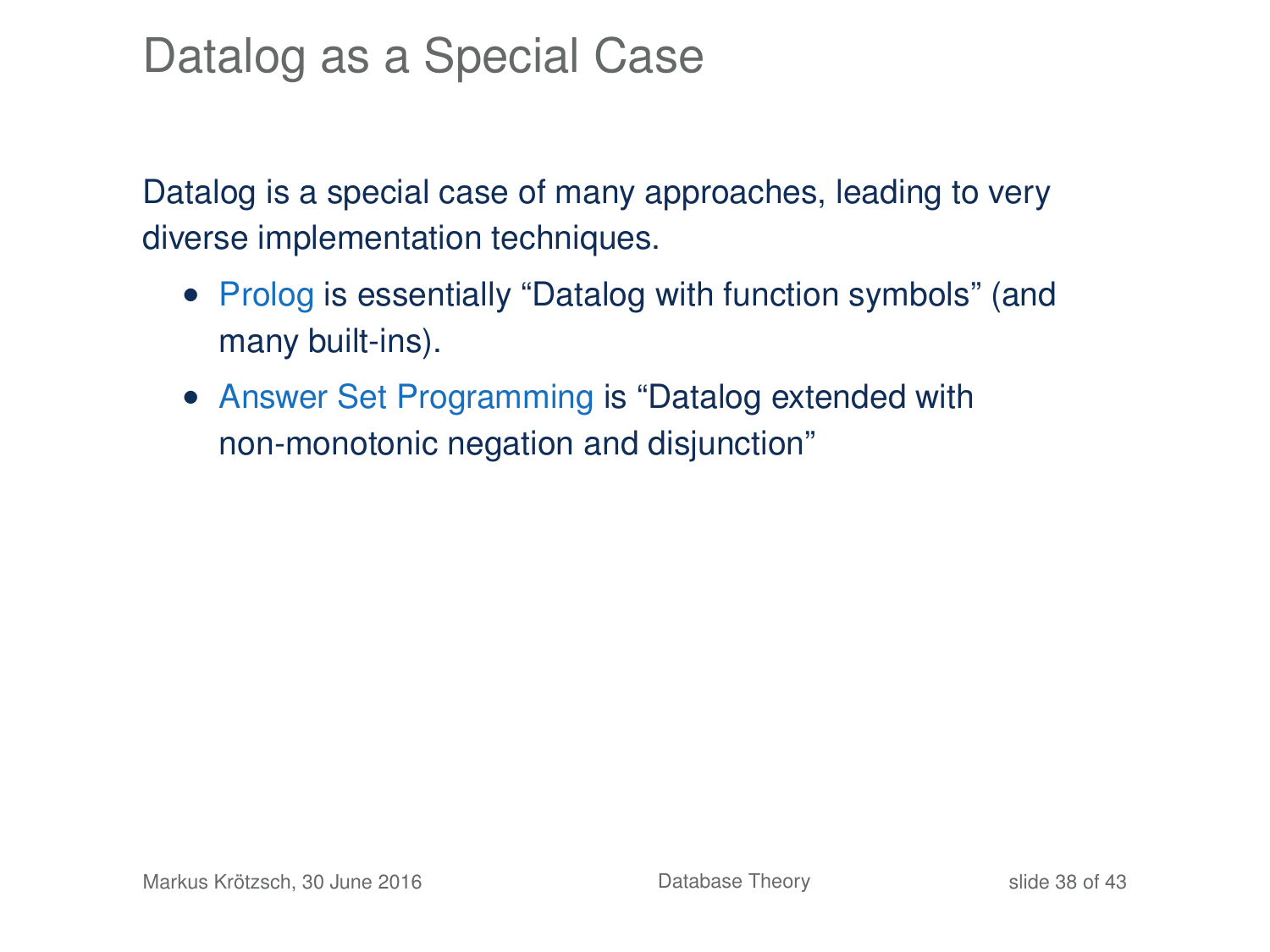- Prolog is essentially "Datalog with function symbols" (and many built-ins).
- Answer Set Programming is "Datalog extended with non-monotonic negation and disjunction"
- Production Rules use "bottom-up rule reasoning with operational, non-monotonic built-ins"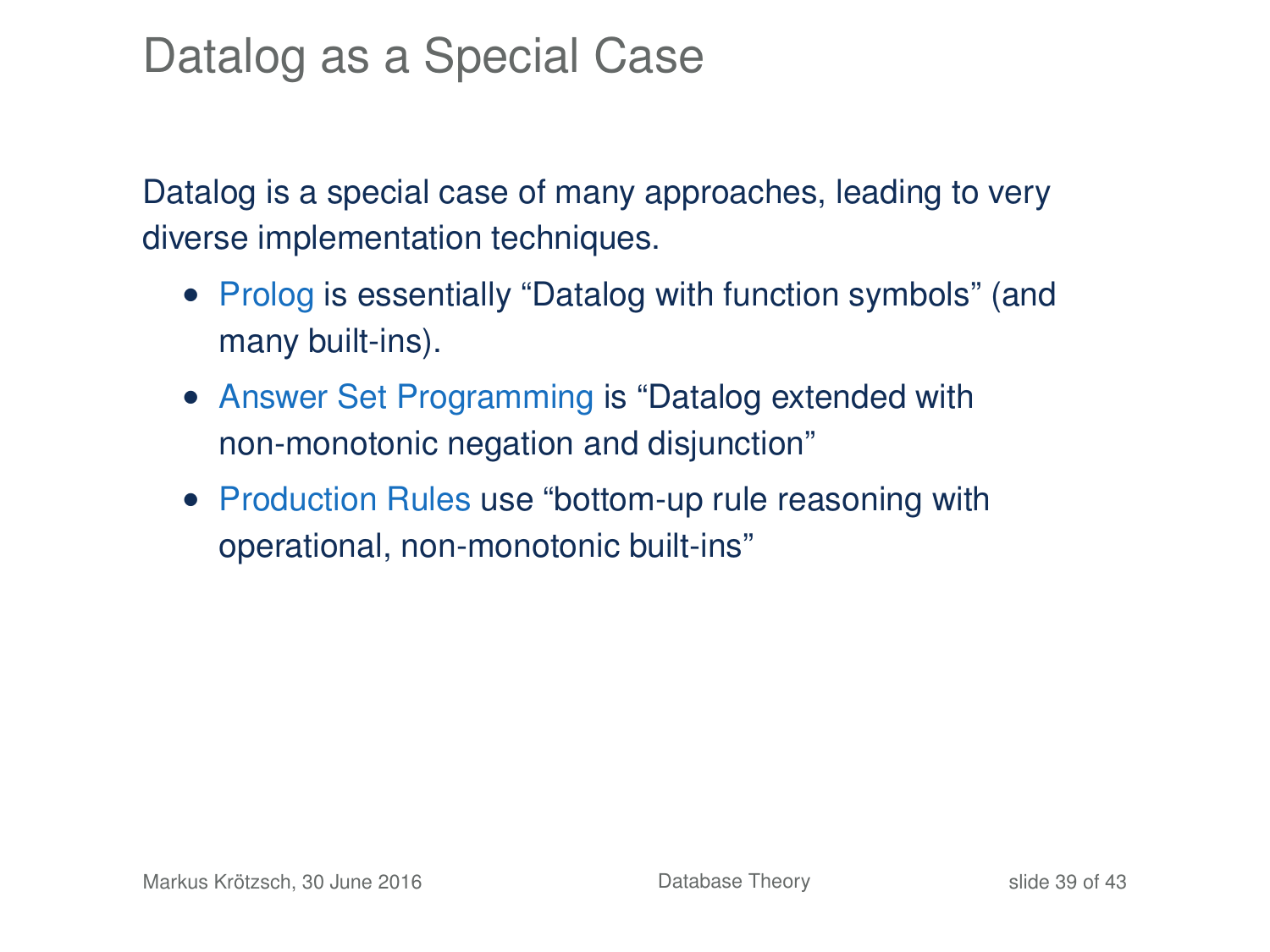- Prolog is essentially "Datalog with function symbols" (and many built-ins).
- Answer Set Programming is "Datalog extended with non-monotonic negation and disjunction"
- Production Rules use "bottom-up rule reasoning with operational, non-monotonic built-ins"
- Recursive SQL Queries are a syntactically restricted set of Datalog rules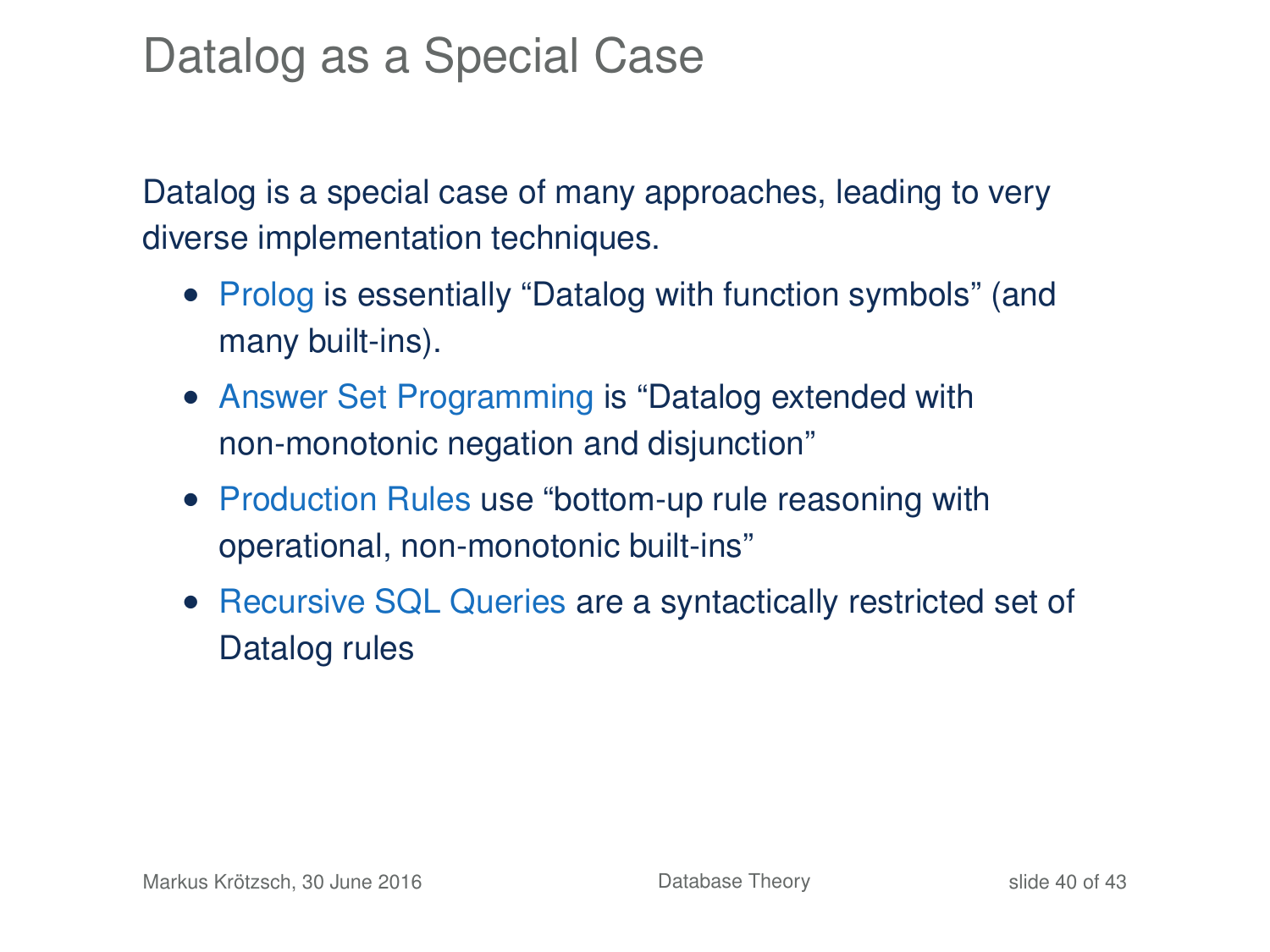- Prolog is essentially "Datalog with function symbols" (and many built-ins).
- Answer Set Programming is "Datalog extended with non-monotonic negation and disjunction"
- Production Rules use "bottom-up rule reasoning with operational, non-monotonic built-ins"
- Recursive SQL Queries are a syntactically restricted set of Datalog rules
- $\rightarrow$  Different scenarios, different optimal solutions
- $\rightarrow$  Not all implementations are complete (e.g., Prolog)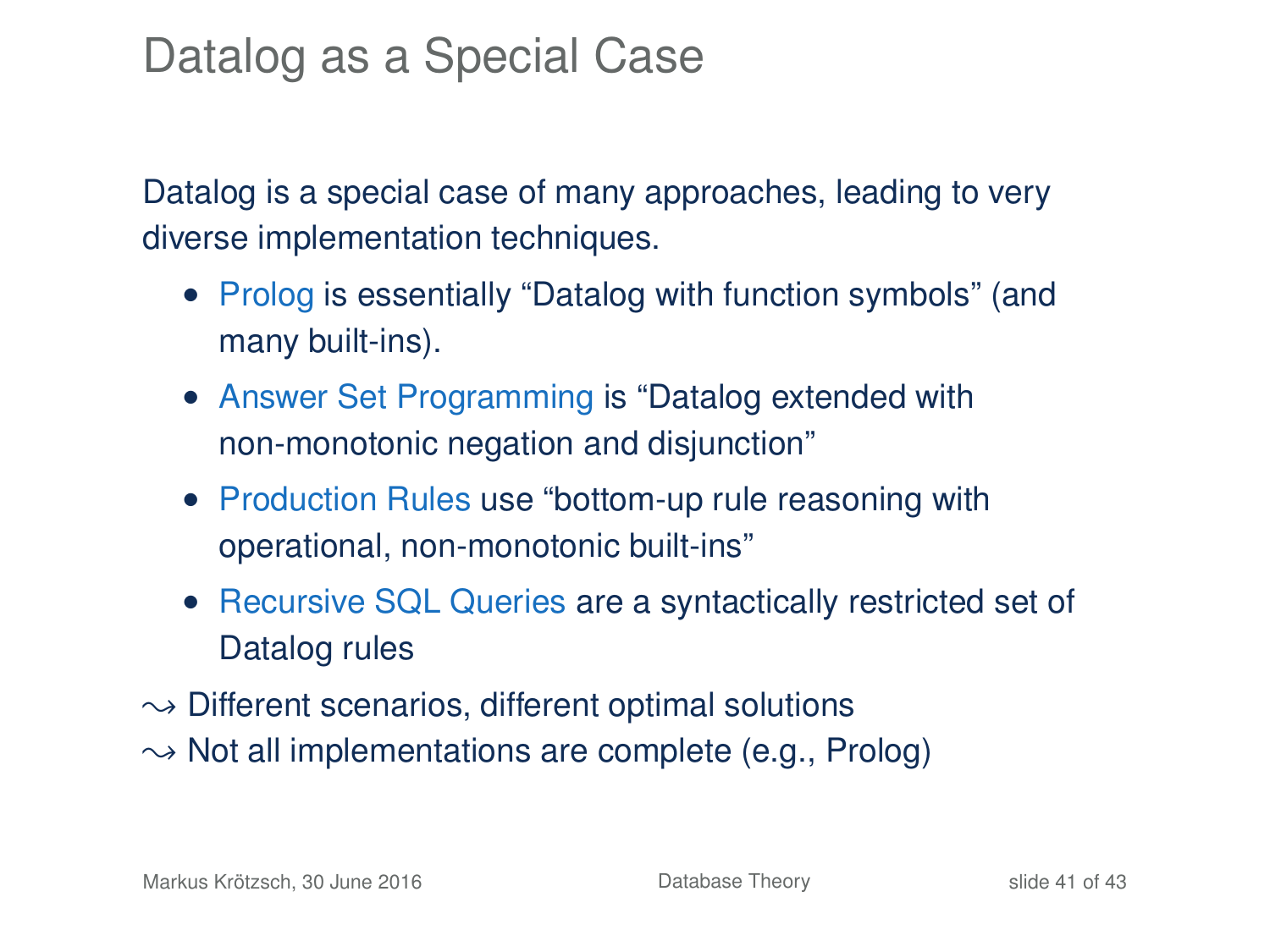### Datalog Implementation in Practice

#### Dedicated Datalog engines as of 2015:

- DLV Answer set programming engine with good performance on Datalog programs (commercial)
- LogicBlox Big data analytics platform that uses Datalog rules (commercial)
- Datomic Distributed, versioned database using Datalog as main query language (commercial)

Several RDF (graph data model) DBMS also support Datalog-like rules, usually with limited IDB arity, e.g.:

- OWLIM Disk-backed RDF database with materialisation at load time (commercial)
- RDFox Fast in-memory RDF database with runtime materialisation and updates (academic)

 $\rightarrow$  Extremely diverse tools for very different requirements